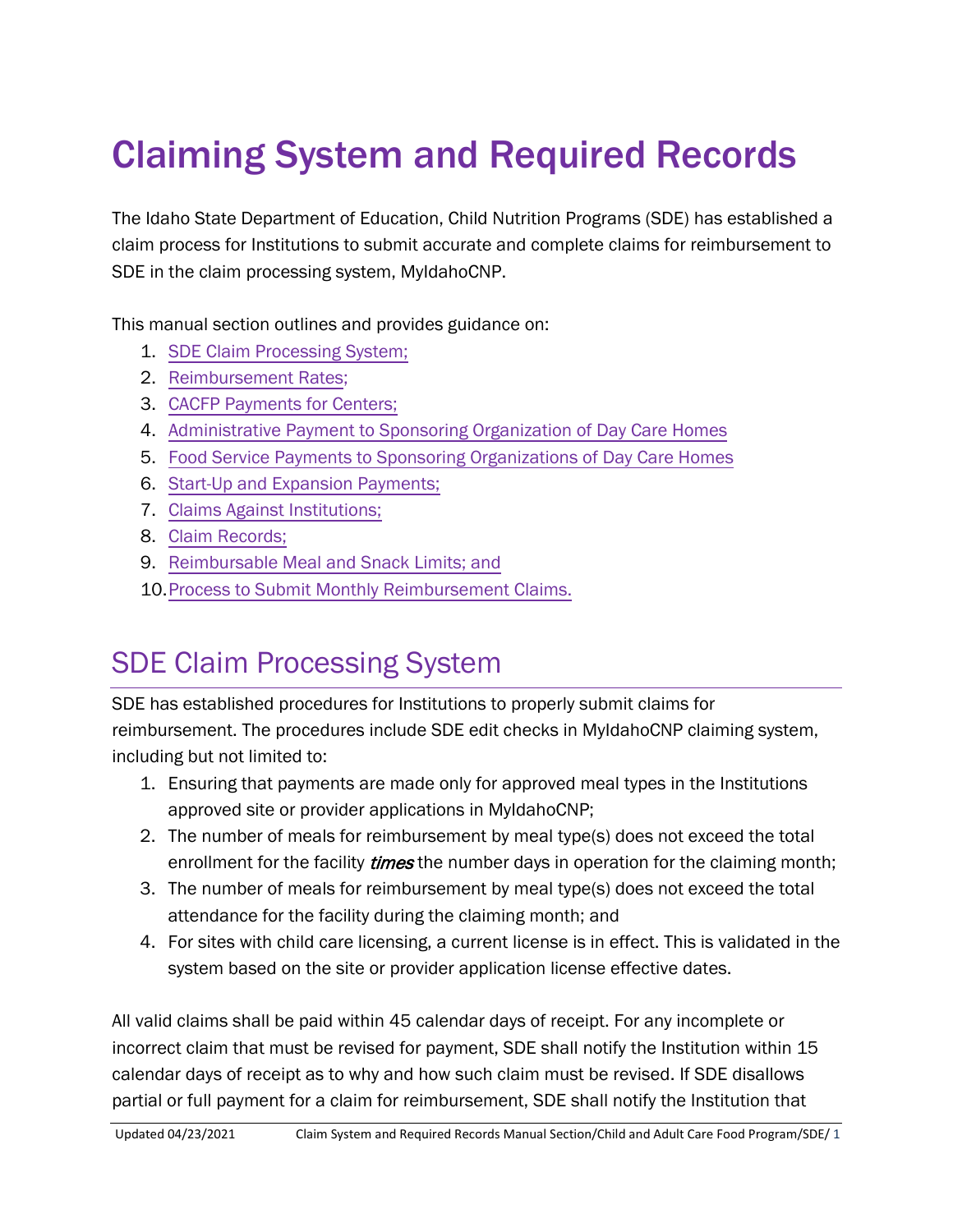submitted the claim of its right to appeal under 7 CFR 226.6(k).

## PARTICIPATION CONTROLS

SDE has established control procedures in the MyIdahoCNP claiming system to ensure that payment is not made for meals served to participants attending in excess of the authorized license capacity reported in the site or provider application(s) of each independent center, adult day care facility or child care facility. The license capacity and effective dates reported in the site and provider applications are validated by SDE with the facility license that is attached on the checklist in MyIdahoCNP.

## CACFP PAYMENT PROCEDURES

Claims for reimbursement shall report information in accordance with the financial management system established by SDE, and in sufficient detail to justify the reimbursement claimed and to enable SDE to provide the final Report of the Child and Adult Care Food Program CACFP (FNS 44) required under 7 CFR 226.7(d).

### INSTITUTION EDIT CHECKS

Prior to submitting its consolidated monthly claim to SDE, Institutions must perform edit checks on each facility(s) meal claim. At a minimum, the Institution's edit checks must:

- 1. Verify that each facility has been approved to serve the types of meals claimed;
- 2. Compare the number of children enrolled for care at each facility, multiplied by the number of days on which the facility is approved to serve meals, to the total number of meals claimed by the facility for that month. Discrepancies between the facility's meal claim and its enrollment must be subjected to a thorough review to determine if the claim is accurate; and
- 3. Compare the total number of meals claimed for reimbursement by meal type(s) to the total attendance for the facility in the claim month. If any meals claimed by meal type(s) exceed the total attendance for the facility during the claiming month, the daily attendance and meal counts for the facility(s) must be subject to a thorough review to determine if the claim is accurate.

## REQUIRED TIME FRAME TO MAINTAIN CLAIM RECORDS

All records to support the claim shall be retained for a period of three years after the date of submission of the final claim for the fiscal year to which they pertain, except that if audit findings have not been resolved, the records shall be retained beyond the end of the threeyear period as long as may be required for the resolution of the issues raised by the audit. All accounts and records pertaining to the CACFP shall be made available, upon request, to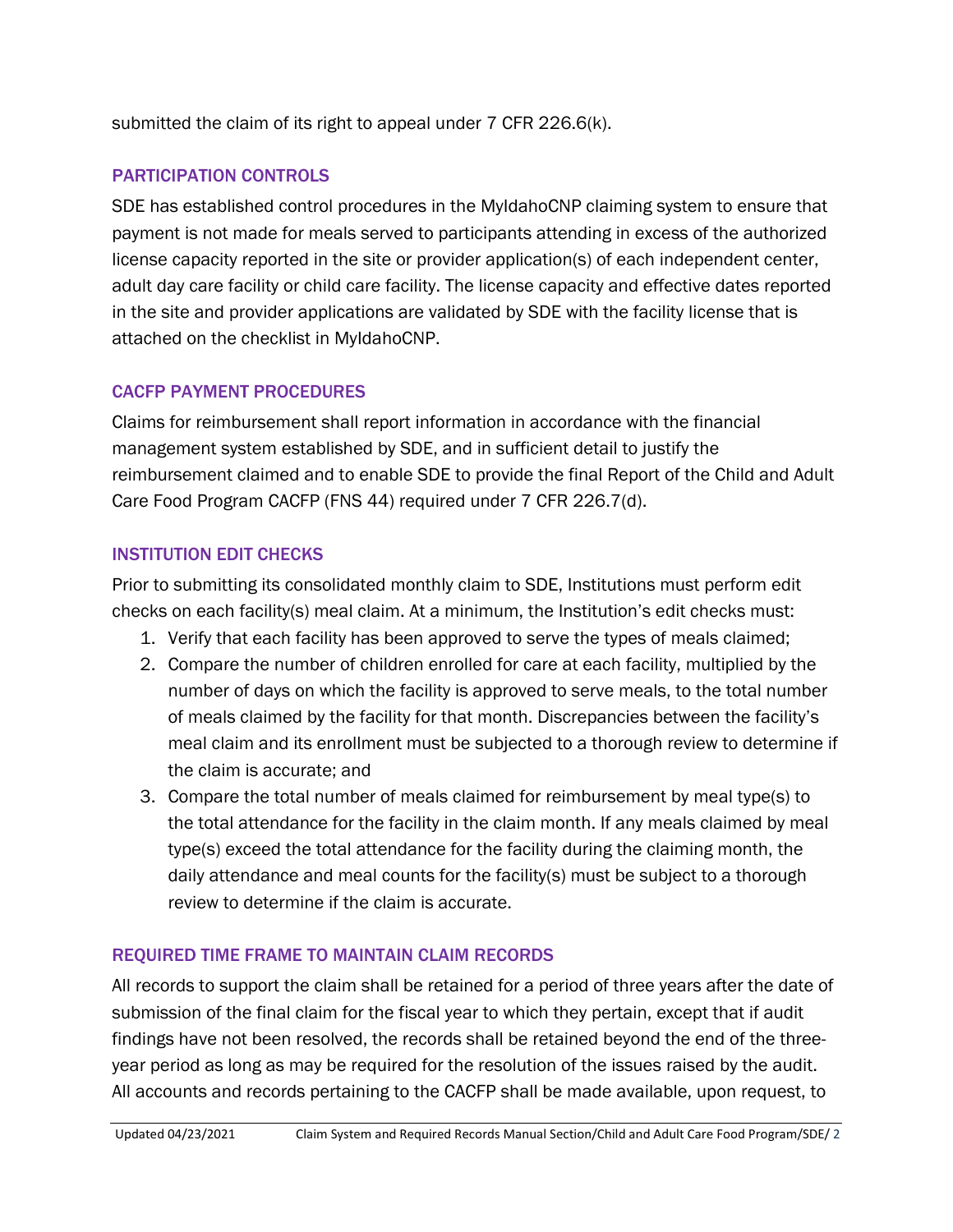representatives of SDE, USDA, and the U.S. Government Accountability Office for audit or review, at a reasonable time and place determined by the SDE or USDA and provided in the records request notice.

#### MONTHLY CLAIM SUBMISSION REQUIREMENTS

Unless otherwise approved by FNS, the Claim for Reimbursement for any month shall cover only CACFP operations for that month. A final Claim for Reimbursement shall be submitted to SDE in MyIdahoCNP claiming system not later than 60 days following the last day of the full month covered by the claim. Claims not submitted within 60 days shall not be paid with CACFP funds unless FNS determines that an exception should be granted. SDE shall promptly take corrective action with respect to any Claim for Reimbursement as determined necessary through its claim review process or otherwise. In taking such corrective action, SDE may make upward adjustments in CACFP funds claimed on claims filed within the 60 days if such adjustments are completed within 90 days of the last day of the claim month and are reflected in the final report of the Child and Adult Care Food Programs (FNS-44) for the claim month which is required under 226.7(d). Upward adjustments in CACFP funds claimed which are not reflected in the final FNS-44 for the claim month shall not be made unless authorized by FNS. Downward adjustments in CACFP funds claimed shall always be made without FNS authorization regardless of when it is determined that such adjustments are necessary.

If SDE has reason to believe that an Institution, child or adult care facility, or food service management company has engaged in unlawful acts with respect to CACFP operations, this would be a basis for non-payment of claims for reimbursement. The determination would be based on the results of audits, investigations, or other reviews and the evidence found in audits, investigations, or other reviews.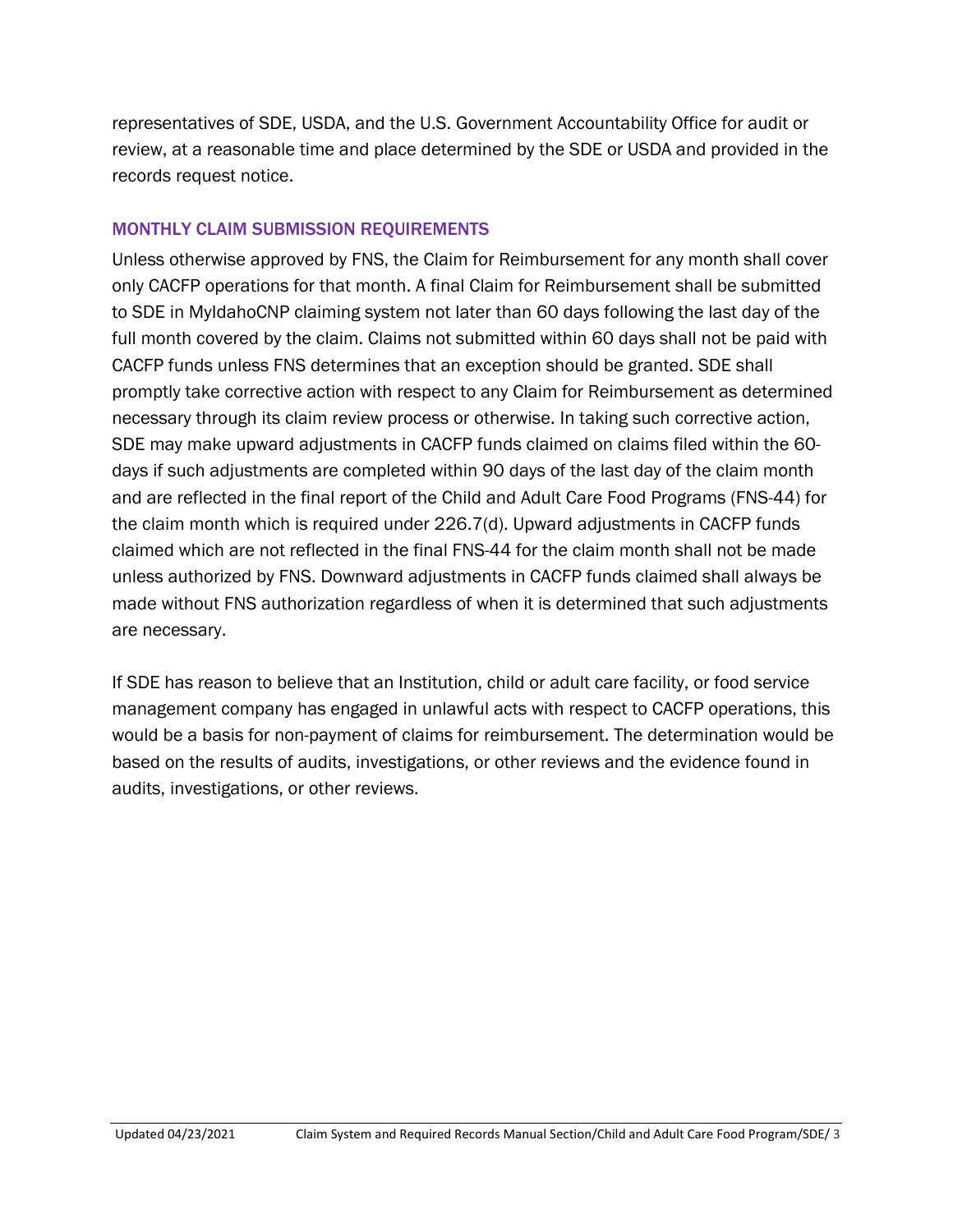## <span id="page-3-0"></span>Reimbursement Rates

## MEAL RATES

SDE has chosen the meal times rate payment method per 7 CFR 226.9 (c) (1) and apply this method to all Institutions participating in CACFP in Idaho. The meal time's rate payment method involves reimbursing an Institution for meals served at the assigned rate for each meal. This method entails no comparison to the costs incurred by the Institution for the meal service.

Food and Nutrition Services publish rate adjustments annually in the federal register. Federal rates are adjusted annually, on July 1, for meals and snacks served in tier I and tier II day care homes, child care centers, emergency shelters, At-risk afterschool care centers, adult day care centers and outside-school-hour care centers. Day care home rate changes are based on the series for food at home of the Consumer Price Index for All Urban Consumers published by the Department of Labor. Center rate changes are based on the series for food away from home of the Consumer Price Index for All Urban Consumers published by the Department of Labor.

Meal rate adjustment is rounded to the nearest lower cent, based on changes measured over the most recent twelve-month period the data is available. The adjustment to the rates is computed using the unrounded rate in effect for the preceding year.

The administrative payments rates for day care home sponsoring organizations is adjusted annually, on July 1, as well and the changes are based on the series for all items of the Consumer Price Index for All Urban Consumers published by the Department of Labor. The adjustment is made to the nearest dollar based on changes measured over the most recent twelve-month period that the data is available.

## RATES OF REIMBURSMENT FOR CENTERS

Emergency shelters, At-risk afterschool care centers and Head Start/Early Head Start program reimbursement is based on the number of participant meals and snacks served multiplied by the Federal free rate.

For child care centers and outside-school-hour centers, SDE assigns rates of reimbursement more frequently than annually due to changes in enrolled participants eligibility status based on information provided in the participants family income eligibility form. In each monthly claim, child care centers and outside-school-hour centers submit the center's current number of enrolled participants by eligibility status (free, reduced-price and paid). SDE uses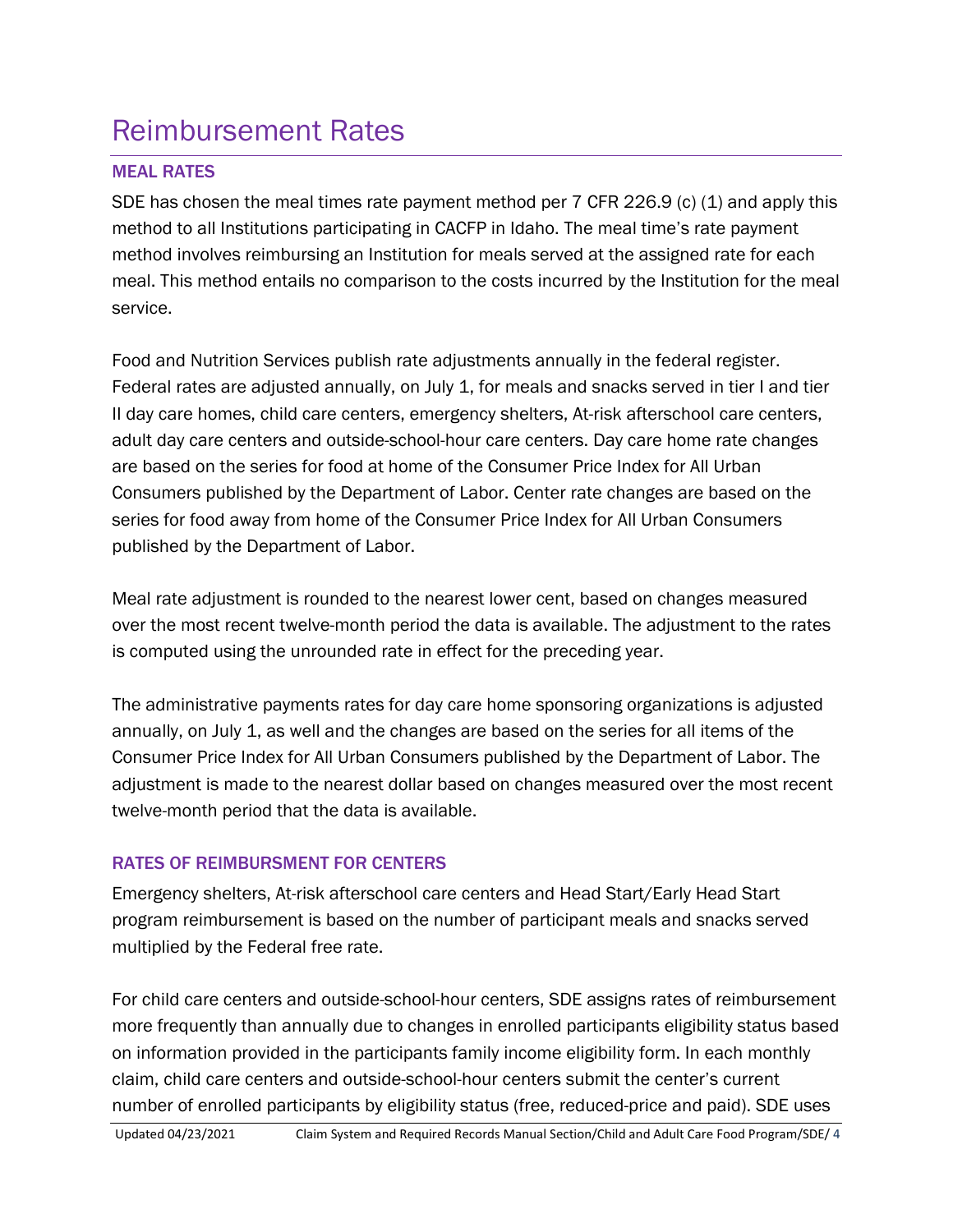the claiming percentage reimbursement method to determine the center's reimbursement. Meal reimbursement is based on a center's ratio (percentage) of the number of enrolled participants in each reimbursement category (free, reduced-price and paid) to the total of enrolled participants for care in the center during the claiming month.

In the case of an outside-school-hours care center that is not required to collect enrollment forms from each participating child, a claiming percentage is the ratio (percentage) of the number of children in each reimbursement category (free, reduced-price or paid) to the total number of children participating in the center during the claiming month. Claiming percentages does not apply to emergency shelters, At-risk afterschool care centers and Head Start/Early Head Start since all meals and snacks at these centers are reimbursed at the Federal free rate.

Annually Institutions must report for each sponsored center, eligibility information on the number of free, reduced-price, and paid enrolled participants in their October site claim for all the enrolled participants in the month of October in order to calculate a claiming percentage 7 CFR 226.9(b).

Each following month until the end of the Program year (September 30), the Institution shall continue to report the same eligibility data for each sponsored center, unless there is a change to the free, reduced-price, and paid participants enrolled in the center during the claiming month. It is recommended for Institutions to maintain a monthly enrollment eligibility roster for each center. In doing so, the center will be able to maintain an accurate count of all free, reduced-price, and paid enrolled participants and report any changes on the center's monthly claims.

In addition, the Institution must submit in the monthly claim for each sponsored center the total number of meals by meal type (breakfast, AM snack, lunch, PM snack, supper and late snack) served to eligible participants during the month on eligible participating days. Institutions may only claim meals served on days approved in the center site application packet in MyIdahoCNP.

The MyIdahoCNP claiming system will apply the applicable claiming percentage to the total number of meals, by meal type, served to participants to determine the number of meals served to free, reduced-price, and paid participants and then will multiply the applicable Federal rate. Example, if the center reported the below data in the monthly claim: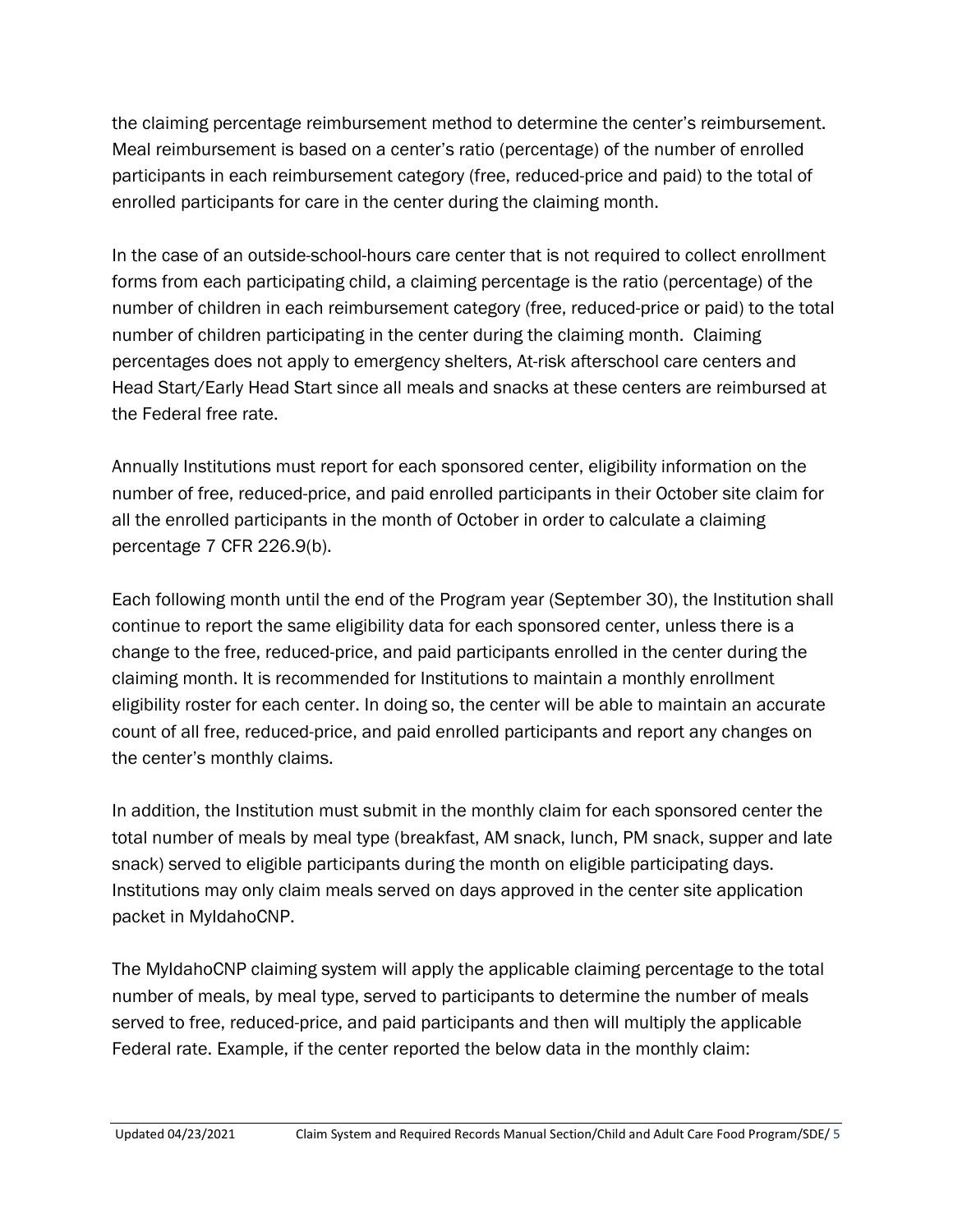### Number of enrolled participants by reimbursement category

Free Category: 10 Reduced Category: 5 Paid Category: 20 Total Enrolled: 35

#### Child Meals / Snacks Served

Breakfast: 200

MyIdahoCNP claiming system will calculate the claiming percentage of the enrollment eligibility data reported in the claim by dividing the enrollment reported by category by the total enrollment. Each eligibility factor or percentage is then multiplied by the number of total meals reported in the claim by meal type. See below for an example:

| Eligibility   | Category/Total Eligibility |                     |            | <b>Total Breakfast</b> Breakfast Meals |
|---------------|----------------------------|---------------------|------------|----------------------------------------|
| Category      | Enrollment                 | Factor / Percentage | Claimed    | by Category                            |
| Free          | 10/35                      | .29 or 29%          | <b>200</b> | 58                                     |
| Reduced-price | 5/35                       | .14 or 14%          | 200        | 28                                     |
| Paid          | 20/35                      | .57 or 57%          | 200        | 114                                    |
|               | Total: I                   | 1 or 100%           |            | 200                                    |

The final step, the claiming system will multiply the meal types by eligibility category by the applicable Federal meal rate to determine the reimbursement amount. See below:

| <b>Eligibility Category</b> | <b>Breakfast Meals</b> | Federal          | Reimbursement |  |  |
|-----------------------------|------------------------|------------------|---------------|--|--|
|                             | by Category            | <b>Meal Rate</b> | Amount        |  |  |
| Free                        | 58                     | \$1.89           | \$109.62      |  |  |
| Reduced-price               | 28                     | \$1.59           | \$44.52       |  |  |
| Paid                        | 114                    | \$.32            | \$36.48       |  |  |
| Total:                      | 200                    |                  | \$190.62      |  |  |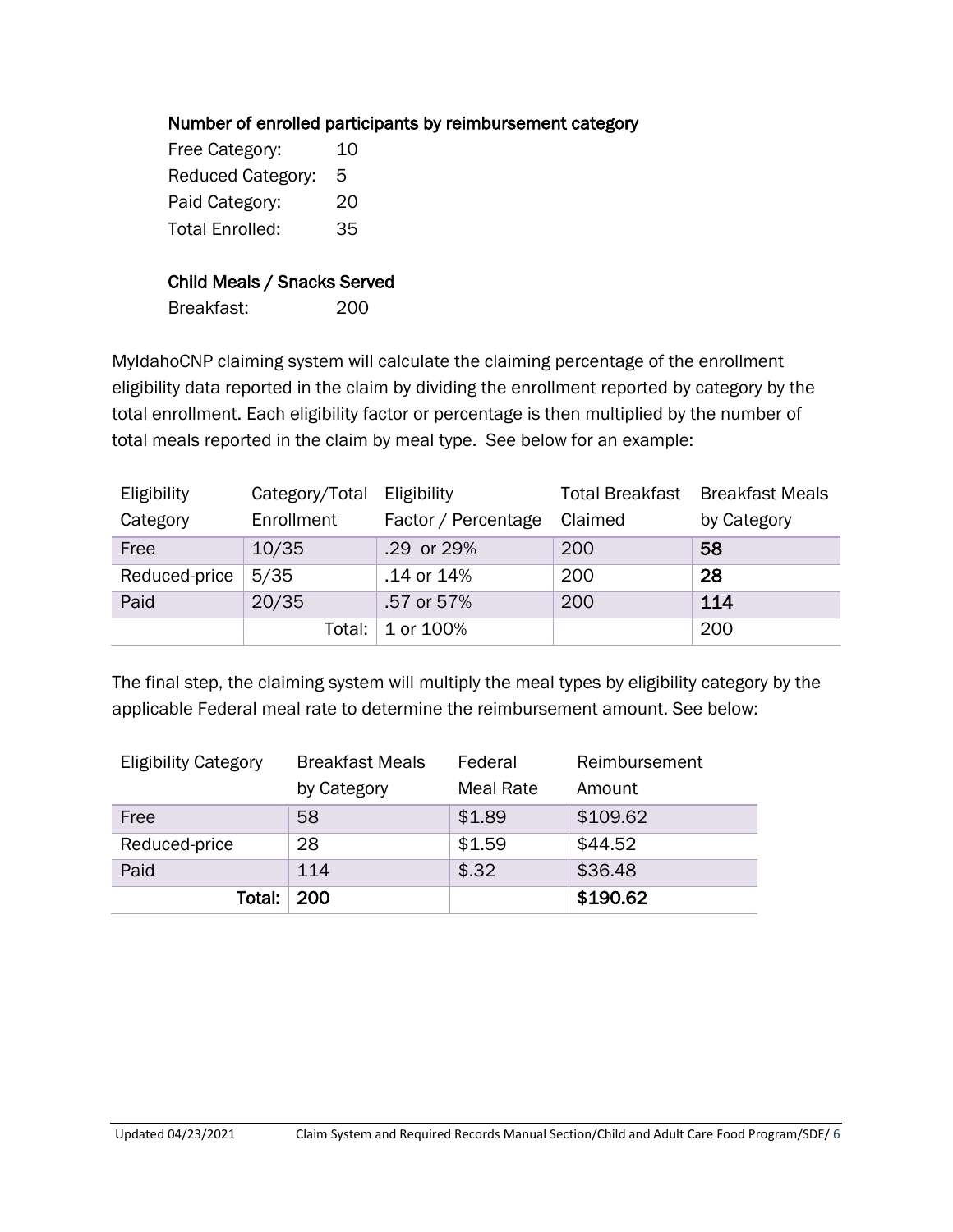## <span id="page-6-0"></span>CACFP Payments for Centers

Payments must be made only to Institutions operating under an agreement with SDE for the meal types specified in the center site application served at approved child care centers, Atrisk afterschool care centers, adult day care centers, emergency shelters, and outsideschool-hours care centers. SDE has a policy under which new Independent centers may be reimbursed for meals served in accordance with provisions of CACFP, after a preapproval visit is conducted by the state agency, in the calendar month preceding the calendar month in which the agreement is executed. Since SDE's policy permits new centers to earn reimbursement for meals served prior to the execution of a CACFP agreement with SDE, CACFP reimbursement must not be received by the center until the agreement is executed.

For sponsoring organizations of centers, new centers may be reimbursed for meals served in accordance with provisions of CACFP, after the sponsor conducts a pre-approval visit, trains the new center on CACFP requirements, executes an agreement (if unaffiliated center), and submits the site application in MyIdahoCNP and receives SDE approval.

## TIME OF SERVICE MEAL COUNTS

SDE must base reimbursement to each approved child care center and adult day care center on actual time of service meal counts of snacks or meals, by type, served to children or adult participants.

## FOR-PROFIT CENTER CLAIMS

For-profit child care centers, including for-profit At-risk and outside-school-hours care centers, must be reimbursed only for the calendar months during which at least 25 percent of the children in care (enrolled or licensed capacity, whichever is less) were eligible for free or reduced-price meals or were title XX beneficiaries. For-profit adult day care centers must be reimbursed only for the calendar months during which at least 25 percent of enrolled adult participants were beneficiaries of title XIX, title XX, or a combination of titles XIX and XX.

In submitting a claim for reimbursement, each Institution shall certify that the claim is correct and that records are available to support that claim. For each month in which independent for-profit child care centers and independent for-profit outside-school-hours care centers claim reimbursement, they must submit the number and percentage of children in care (enrolled or licensed capacity, whichever is less) that documents at least 25 percent are eligible for free or reduced-price meals or are title XX beneficiaries. However, children who only receive At-risk afterschool snacks and/or At-risk afterschool meals must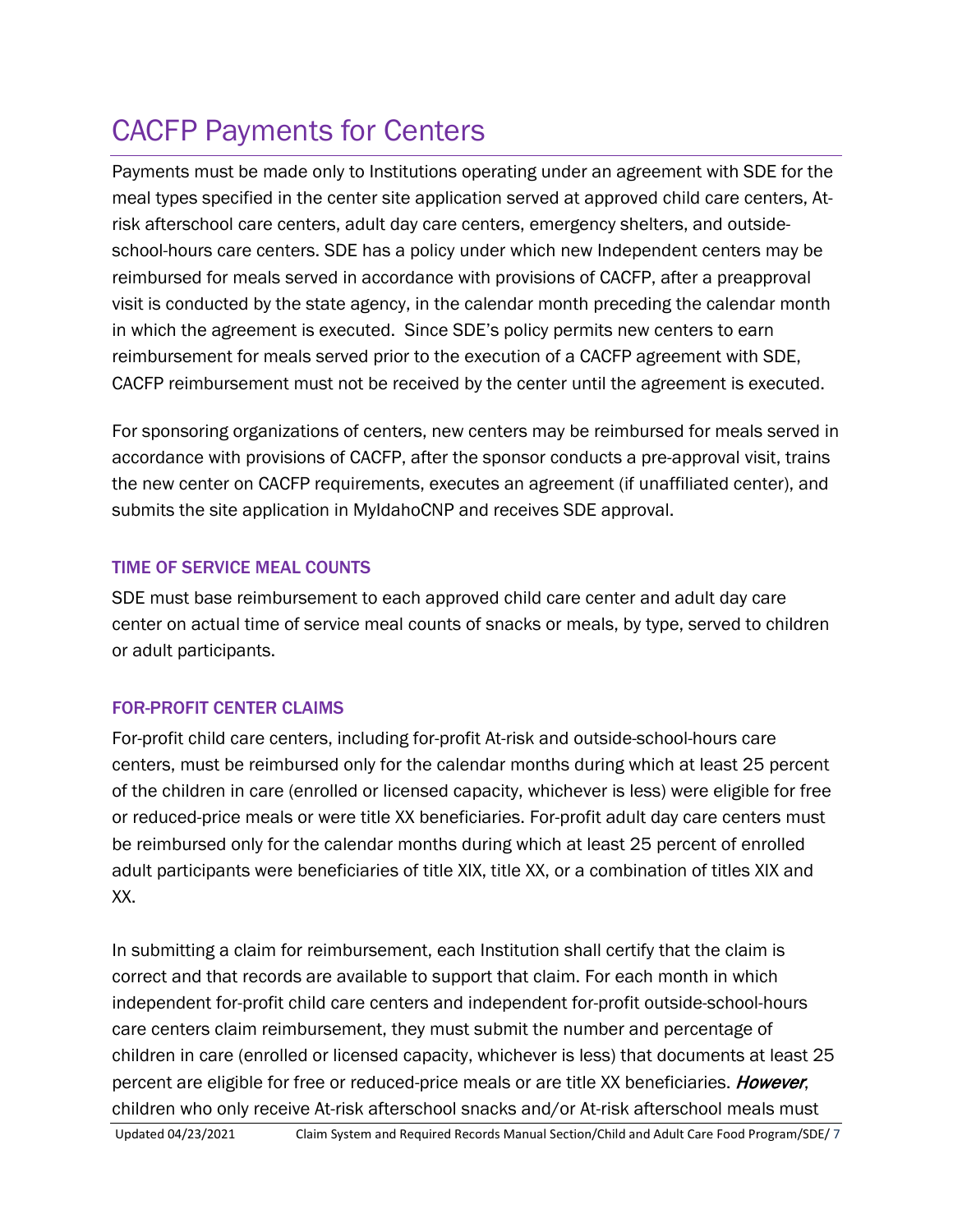not be considered in determining this eligibility for the child care or outside-school-hour center.

Sponsoring organizations of for-profit child care centers or for-profit outside-school-hours care centers must submit the number and percentage of children in care (enrolled or licensed capacity, whichever is less) that documents that at least 25 percent are eligible for free or reduced-price meals or are title XX beneficiaries. Sponsoring organizations of such centers must not submit a claim for any for-profit center in which less than 25 percent of the children in care (enrolled or licensed capacity, whichever is less) during the claim month were eligible for free or reduced-price meals or were title XX beneficiaries.

Independent for-profit adult day care centers shall submit the percentages of enrolled adult participants receiving title XIX or title XX benefits for the month claimed for months in which not less than 25 percent of enrolled adult participants were title XIX or title XX beneficiaries.

Sponsoring organizations of such adult day care centers shall submit the percentage of enrolled adult participants receiving title XIX or title XX benefits for each center for the claim. Sponsoring organizations of such centers shall not submit claims for adult day care centers in which less than 25 per cent of enrolled adult participants were title XIX or title XX beneficiaries for the month claimed.

## USDA FOODS

SDE requires new Institutions to state their preference to receive commodities (USDA Foods) or cash-in-lieu of commodities when they apply. Annually, SDE will provide Institutions with information on foods available in plentiful supply, based on information provided by the USDA. If any Institutions elect to receive USDA Foods, SDE will submit annually the list of Institutions by June 1 to Idaho USDA Food distribution agency, unless FNS approved a request for cash-in-lieu of commodities for all Institutions. The list shall be accompanied by information on the average daily number of lunches and suppers to be served to participants by each Institution.

## CASH-IN-LIEU

Cash-in-lieu are cash payments in lieu of commodity (USDA Food) assistance provided to States for CACFP Institutions. These payments are calculated by multiplying the number of eligible, reported lunches and suppers for the claim month by the current USDA Food entitlement rate. Currently Idaho has elected to pay all CACFP Institutions CIL in place of USDA Foods. SDE, in consultation with the Idaho USDA distribution team, has demonstrated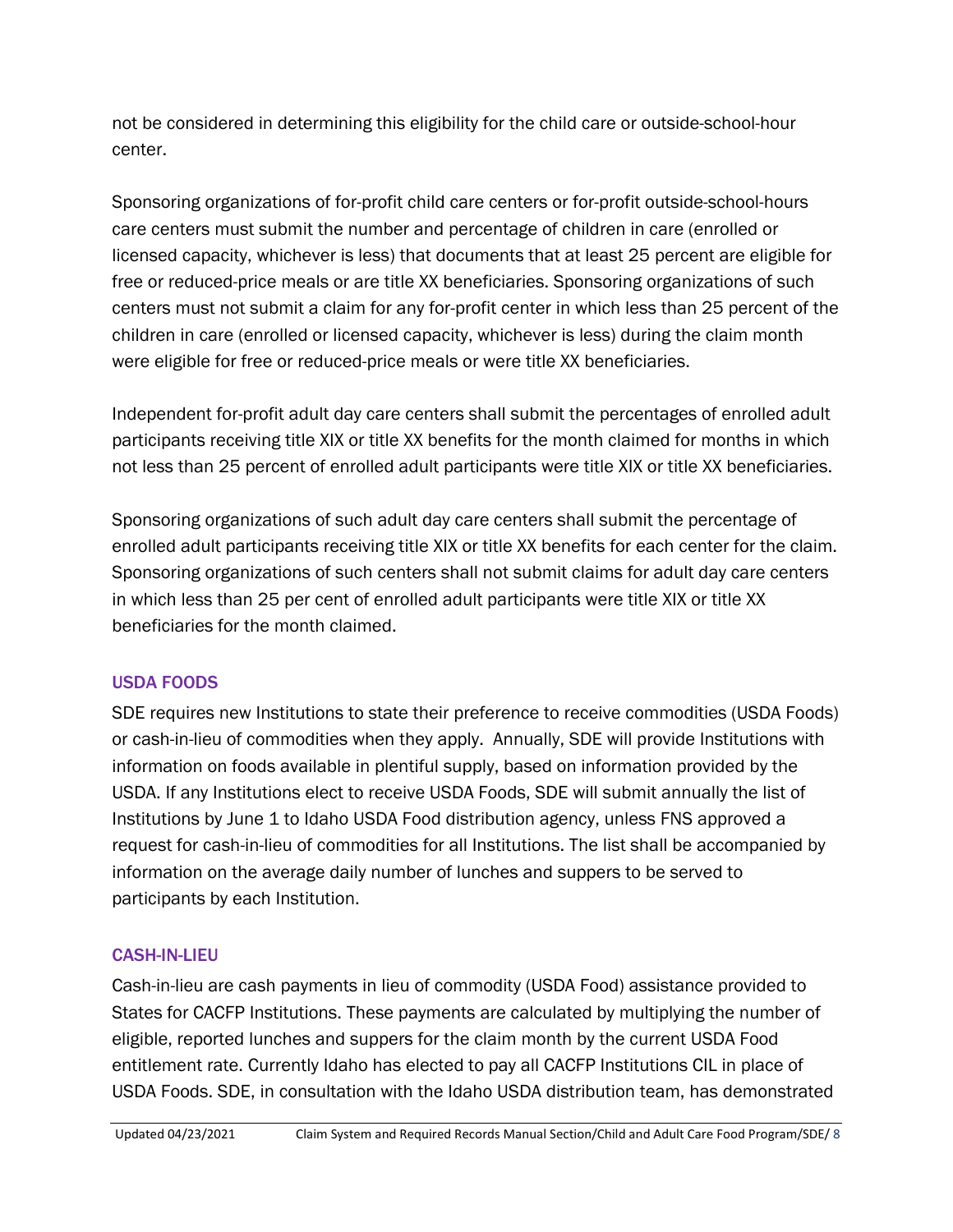to FNS that distribution of commodities to CACFP, with the number and size of Institutions would be impracticable for Idaho. In addition, the case size for commodity products is a larger volume than the facilities in Idaho may use and store in a reasonable time. Annually the SDE may request for cash-in-lieu of all commodities by submitting to FNS not later than May 1.

### LIMITS ON REIMBURSMENTS

Total CACFP payments to an Institution during any fiscal year, including any cash payments in lieu of commodities, shall not exceed allowable CACFP operating and administrative costs, less income to CACFP. SDE may limit payments for administrative costs to the amount approved in the annual administrative budget of the Institution. In addition, SDE will prohibit an Institution from using payments for facility operating costs to pay for administrative expenses.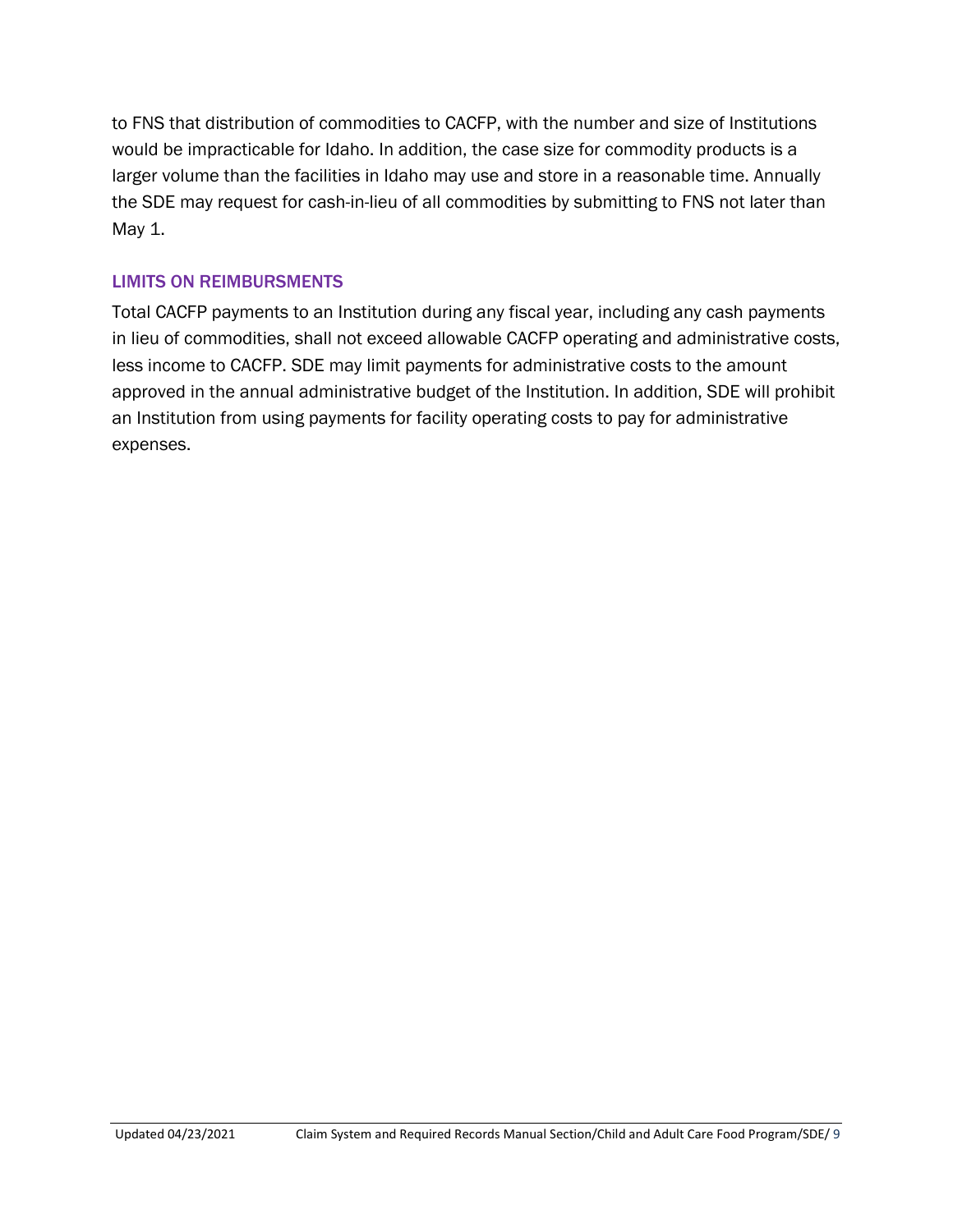## <span id="page-9-0"></span>Administrative Payments to Sponsoring Organizations for Day Care Homes

Sponsoring organizations for day care homes shall receive payments for administrative costs. During any fiscal year, administrative costs payments to a sponsoring organization may not exceed the lesser of:

- 1. Actual expenditures for the costs of administering the CACFP less income to the CACFP, or
- 2. The amount of administrative costs approved by SDE in the sponsoring organization's budget, or
- 3. The sum of the products obtained by multiplying each month the sponsoring organization's number of family and group day care homes submitting a claim for reimbursement during the month by the appropriate Federal administrative reimbursement rate. In short, this method is referred to as homes times' rate. Sponsoring organizations of day care homes remain responsible for correctly accounting for costs and for maintaining records and sufficient supporting documentation to demonstrate the administrative costs claimed that have been incurred, are allowable and allocable to CACFP, and comply with applicable CACFP regulations and policies.

During any fiscal year, administrative payments to a sponsoring organization may not exceed 30 percent of the total amount of administrative payments and food service payments for day care home operations.

Sponsoring organizations of day care homes with administrative funds remaining unspent at the end of the fiscal year (FY) may carry over up to 10 percent of their administrative reimbursement to the next FY. Any remaining funds over the 10 percent limit must be returned to SDE and SDE will report and return the funds over the allowed 10% to USDA.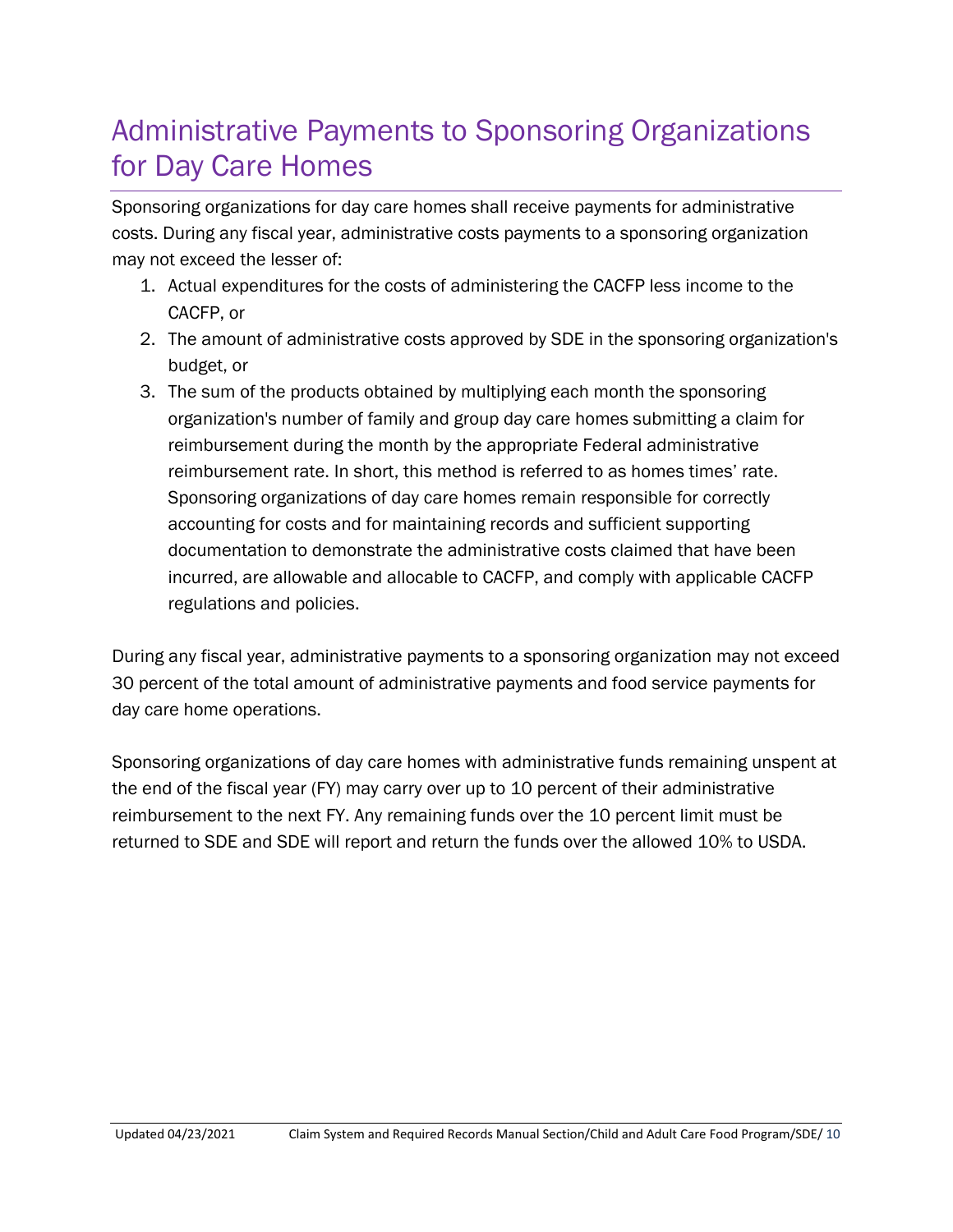## <span id="page-10-0"></span>Food Service Payments to Sponsoring Organizations for Day Care Homes

Payments shall be made only to sponsoring organizations operating under an agreement with SDE for the meal types specified in each provider application served to enrolled nonresident children and eligible enrolled children of day care home providers, at approved day care homes. SDE must base reimbursement to each approved day care home on daily meal counts recorded by the provider by the end of day.

Each sponsoring organization shall report each month to SDE the total number of meals by type (breakfasts, lunches, suppers, and snacks) and by category (tier I and tier II), served to children enrolled in approved day care homes. Prior to submitting its consolidated monthly claim to SDE, each sponsoring organization must conduct reasonable edit checks on the day care homes' meal claims which, at a minimum, include those edit checks specified in 7 CFR 226.10(c) and provided earlier in the manual section for Institutions.

Each sponsoring organization shall receive payment for meals served to children enrolled in approved day care homes at the tier I and tier II reimbursement rates, as applicable based on daily meal counts taken in the home by the end of the day, and as established by law and adjusted in accordance with 7 CFR 226.4.

For tier I day care homes, the full amount of food service payments shall be disbursed to each day care home on the basis of the number of meals served, by type, to enrolled children. For tier II day care homes, the full amount of food service payments shall be disbursed to each day care home on the basis of the number of meals served to enrolled children by meal type, and by category (tier I and tier II).

As applicable, each sponsoring organization of day care homes shall:

- 1. Require that tier I day care homes submit the number of meals served, by type, to enrolled children by child;
- 2. Require that tier II day care homes in which the provider elects not to have the sponsoring organization identify enrolled children who are eligible for free or reducedprice meals submit the number of meals served, by type, to enrolled children by child; and
- 3. Annually sponsoring organizations, if requested by the provider, must identify enrolled children who are eligible for free or reduced-price meals. In such homes, the sponsoring organization must require those day care homes to submit the number and types of meals served each day to each enrolled child by name. The sponsoring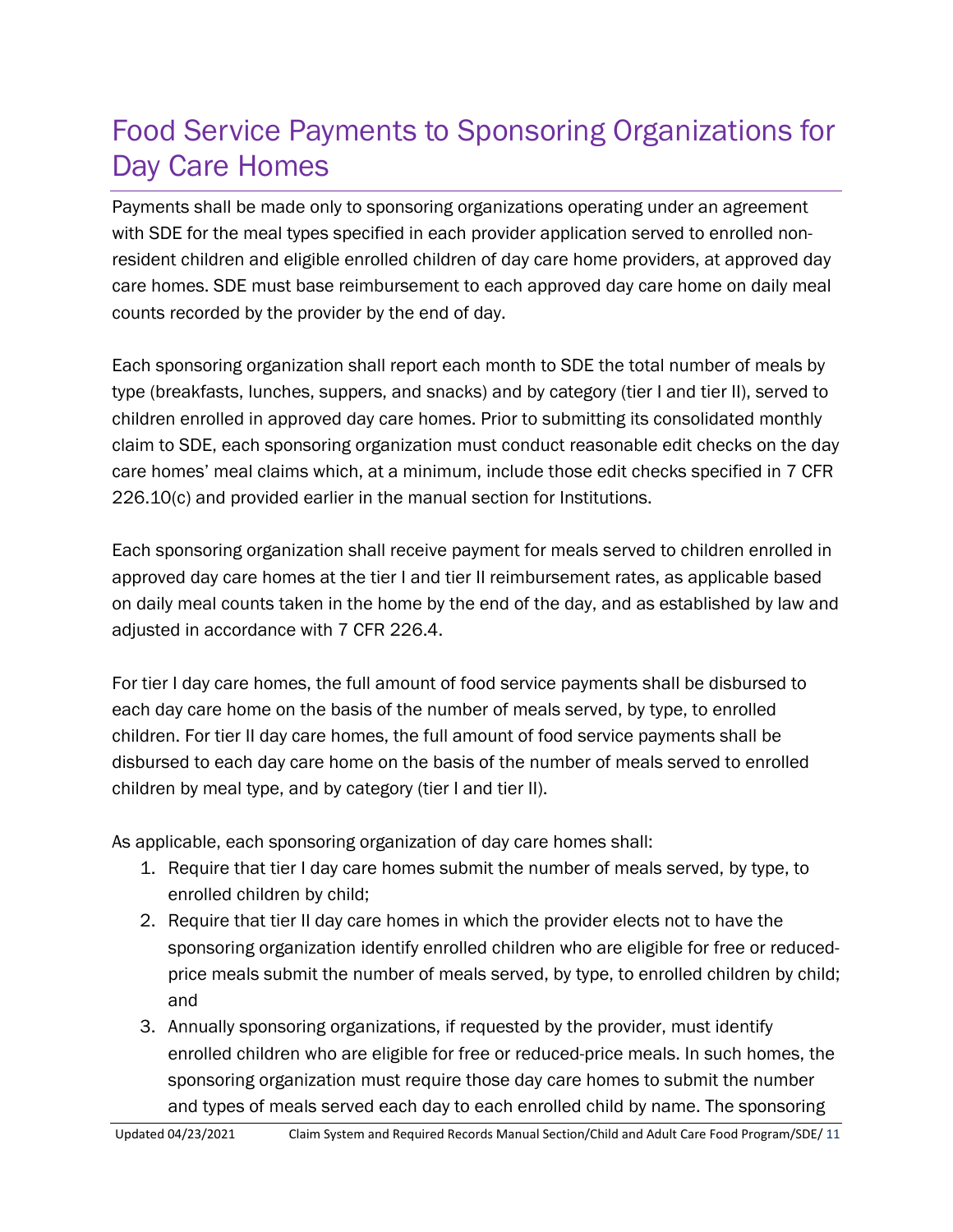organization shall use the information submitted by the homes to produce an actual count, by type and by category; Tier High (tier I) and Tier Low (tier II), of meals served in the homes.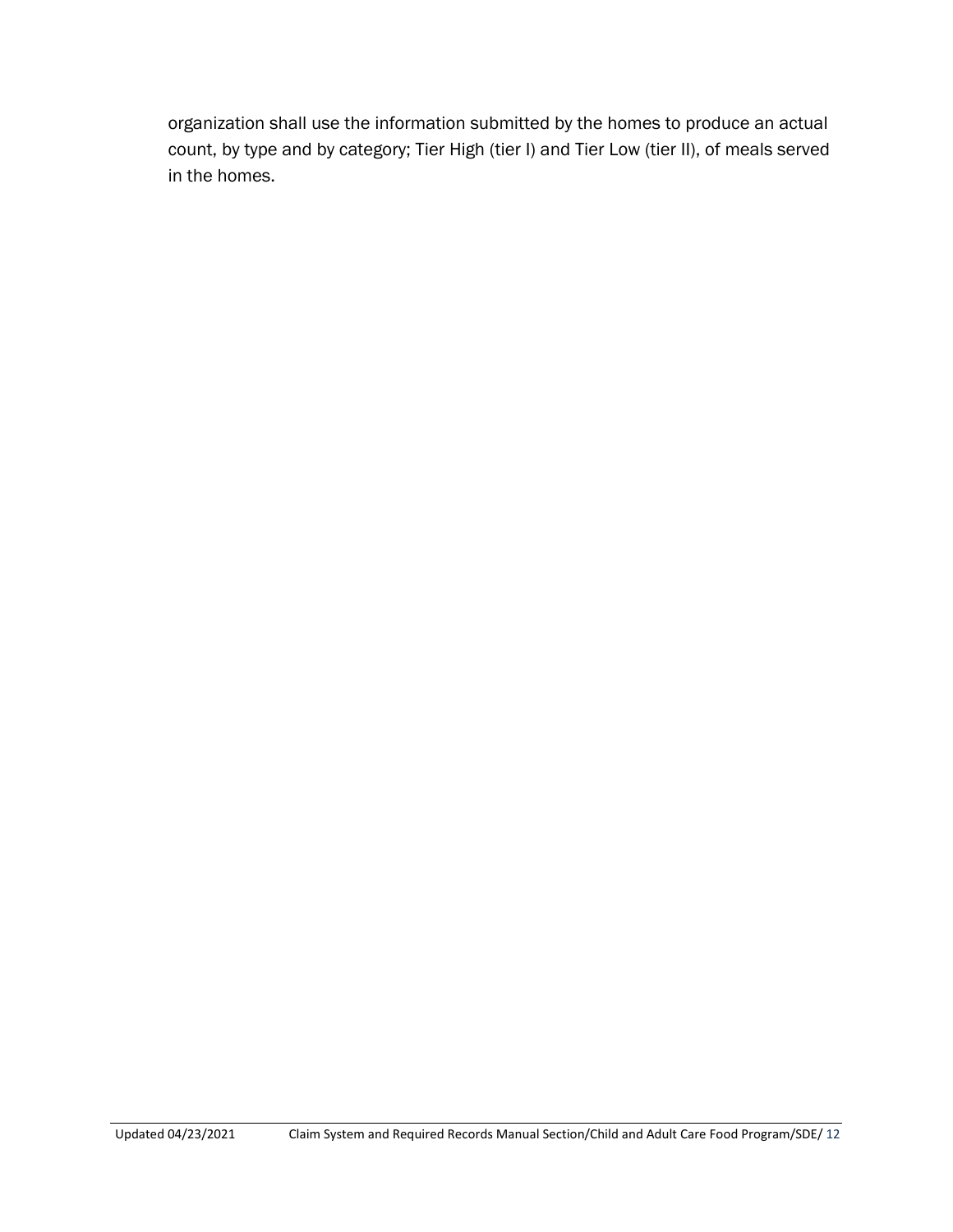## <span id="page-12-0"></span>Start-up and Expansion Payments

SDE has established procedures for evaluating requests for start-up and expansion payments, issuing these payments to eligible sponsoring organizations, and monitoring the use of these payments.

Prospective sponsoring organizations of day care homes, participating sponsoring organizations of child care centers or outside-school-hours care centers, independent centers, and participating sponsoring organizations of less than 50 homes that meet the application criteria shall receive start-up payments to develop or expand successful CACFP operations in day care homes.

Participating sponsoring organizations of day care homes that meet the application criteria shall receive expansion payments to initiate or expand CACFP operations in day care homes in low-income or rural areas.

SDE shall approve start-up payments only once for any eligible sponsoring organization, but may approve expansion payments for any eligible sponsoring organization more than once, provided that:

- 1. The request must be for expansion into an area(s) other than that specified in their initial or prior request; and
- 2. 12 months have elapsed since the sponsoring organization satisfied all obligations under its initial or prior expansion agreement.

Eligible sponsoring organizations which have received start-up payments shall be eligible to apply for expansion payments at a date no earlier than 12 months after it has satisfied all its obligations under its start-up agreement with SDE.

Sponsoring organizations which apply for start-up or expansion payments shall provide the following:

- 1. Public status or tax-exempt status under the Internal Revenue Code of 1986;
- 2. An organizational history of managing funds and ongoing activities (i.e., administering public or private programs);
- 3. An acceptable and realistic plan for recruiting day care homes to participate in the CACFP (such as the method of contacting providers), which may be based on estimates of the number of day care homes to be recruited and information supporting their existence, and in the case of sponsoring organizations applying for expansion payments, documentation that the day care homes to be recruited are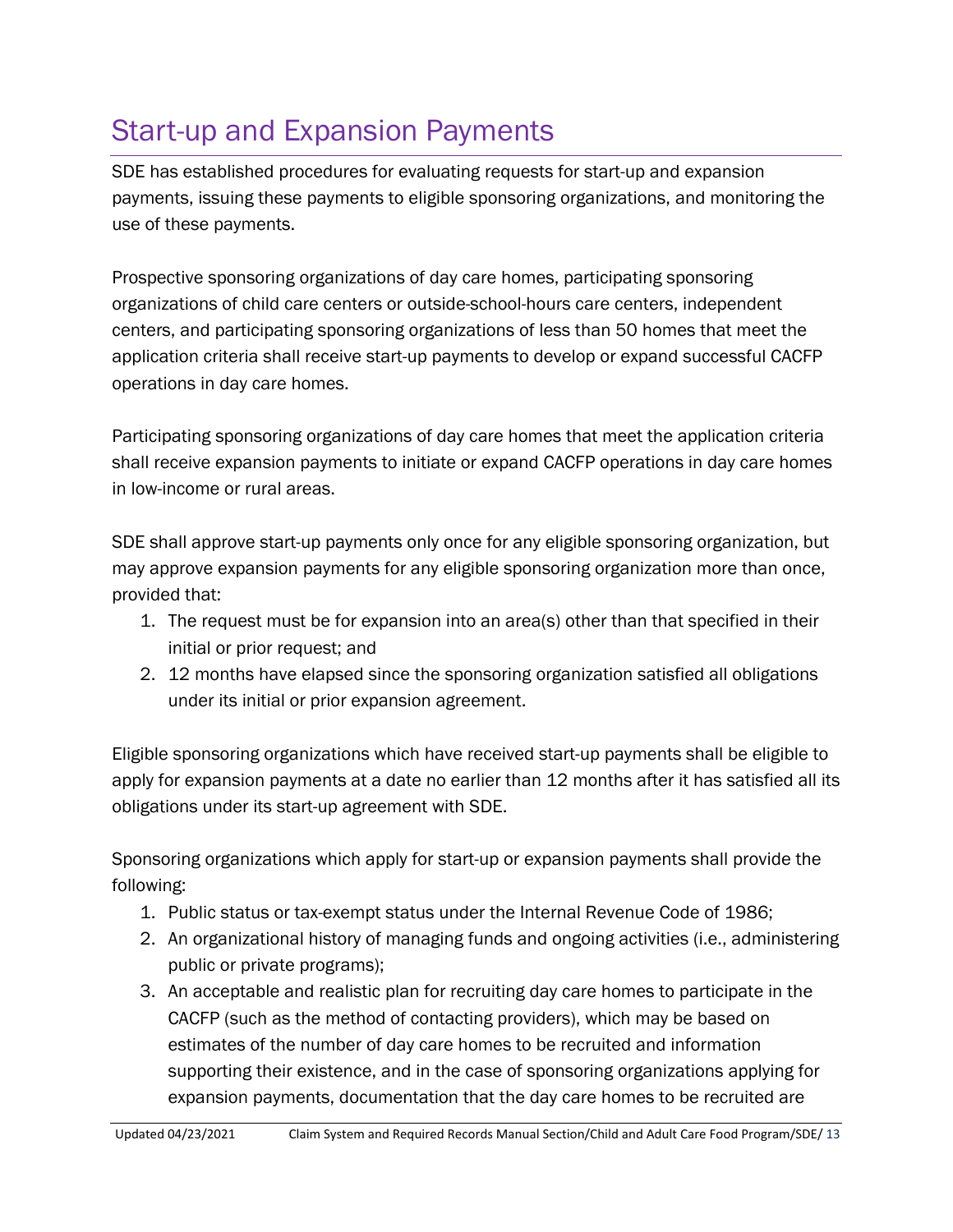located in low-income or rural areas; and

4. An acceptable preliminary sponsoring organization management plan including, but not limited to, plans for preoperational visits and training.

SDE shall deny start-up and expansion payments to a sponsoring organizations which fails to meet the requirements above or which have not been financially responsible in the operation of other CACFPs funded by Federal, State, or local governments. SDE shall notify the sponsoring organization of the reasons for denial and allow the sponsoring organization full opportunity to submit evidence on appeal as provided for in 7 CFR 226.6(k).

Any sponsoring organization applying for start-up or expansion funds shall be notified of approval or disapproval by SDE in writing within 30 calendar days of filing a complete and correct application. If a sponsoring organization submits an incomplete application, the SDE shall notify the sponsoring organization within 15 calendar days of receipt of the application and shall provide technical assistance, if necessary, to the sponsoring organization for the purpose of completing its application.

Sponsoring organizations which apply for and meet the criteria for start-up or expansion payments shall enter into an agreement with SDE. The agreement shall specify:

- 1. Activities which the sponsoring organization will undertake to initiate or expand CACFP operations in day care homes;
- 2. The amount of start-up or expansion payments to be issued to the sponsoring organization, together with an administrative budget detailing the costs which the sponsoring organization shall incur, document, and claim;
- 3. The time allotted to the sponsoring organization for the initiation or expansion of CACFP operations in family day care homes; and
- 4. The responsibility of the applicant sponsoring organization to repay, upon demand by SDE, start-up or expansion payments not expended in accordance with the agreement.

Upon execution of the agreement, SDE shall issue a start-up or expansion payment to the sponsoring organization in an amount equal to not less than one, but not more than two month's anticipated administrative reimbursement to the sponsoring organization as determined by SDE. However, no sponsoring organization may receive start-up or expansion payments for more than 50-day care homes. Eligible sponsoring organizations with fewer than 50 homes under their jurisdiction at the time of application for start-up payments may receive such payments for up to 50 homes, less the number of homes under their jurisdiction. Eligible sponsoring organizations applying for expansion funds may receive at a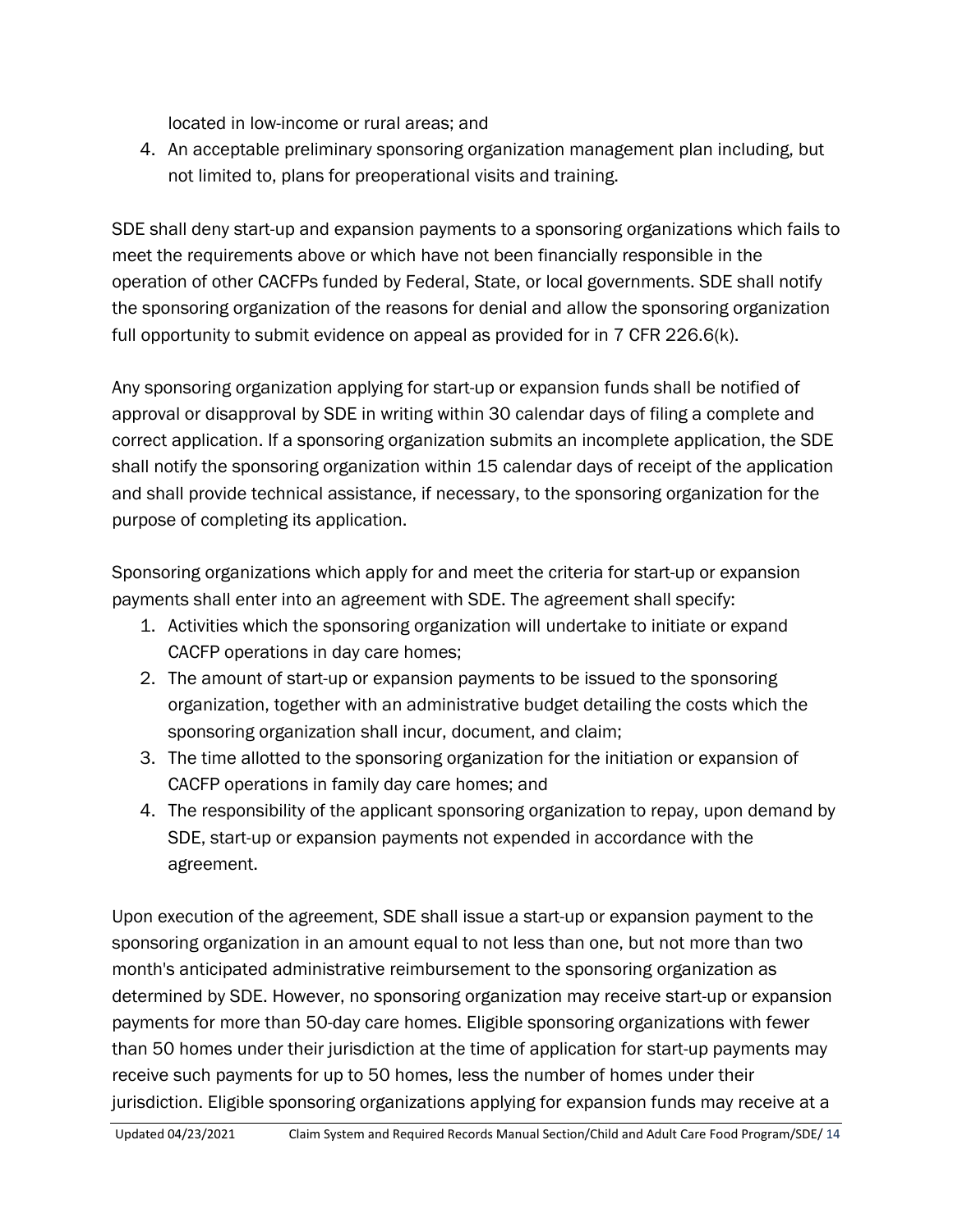maximum such payments for up to 50 homes at the currently assigned Federal administrative payment for the first 50 homes. In determining the amount of start-up or expansion payments to be made to a sponsoring organization, SDE shall consider the anticipated level of start-up or expansion costs to be incurred by the sponsoring organization and alternate sources of funds available to the sponsoring organization.

Upon expiration of the time allotted to the sponsoring organization for initiating or expanding CACFP operations in day care homes, SDE shall obtain and review documentation of activities performed and costs incurred by the sponsoring organization under the terms of the start-up or expansion agreement. If the sponsoring organization has not made every reasonable effort to carry out the activities specified in the agreement, SDE shall demand repayment of all or part of the payment. The sponsoring organization may retain start-up or expansion payments for all day care homes which initiate CACFP operations. However, no sponsoring organization may retain any start-up or expansion payments in excess of its actual costs for the expenditures specified in the agreement.

#### RECOVERY OF OVERPAYMENTS

SDE will follow the established procedures in FNS 420-1 for managing debts to recover outstanding start-up and expansion payments from Institutions which, in the opinion of SDE, the Institution will not be able to earn these payments. Once SDE determines there are outstanding start-up and expansion payments, the SDE will issue a demand for payment notice to the Institution to recover the outstanding payments from the Institution.

## ADVANCE PAYMENTS

SDE has elected not to issue advance payments to all the participating Institutions in Idaho.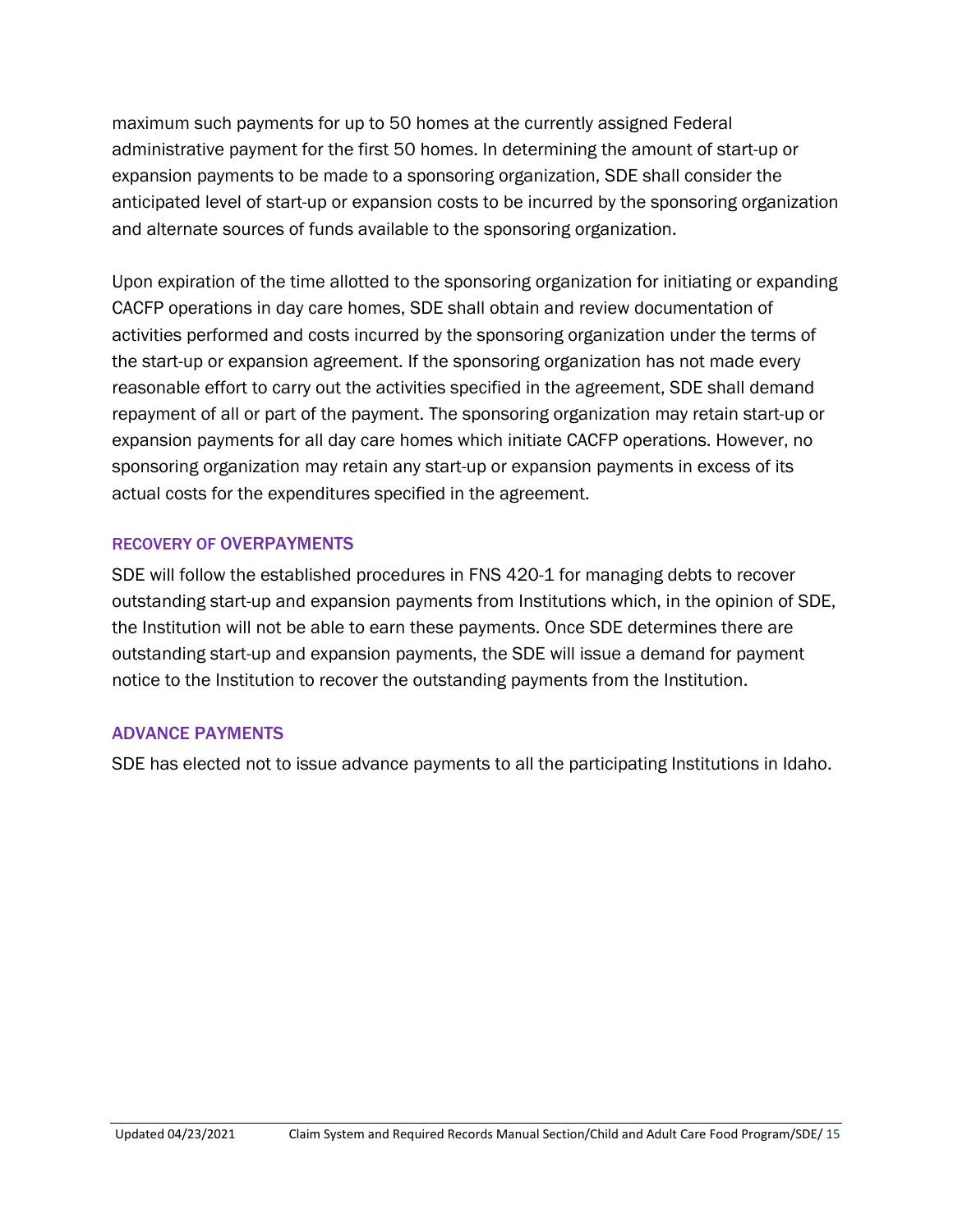## <span id="page-15-0"></span>Claims Against Institutions

SDE shall disallow any portion of a claim for reimbursement and recover any payment to an Institution not properly payable. SDE may consider claims for reimbursement not properly payable if an Institution does not comply with the recordkeeping requirements. SDE does not permit Institutions to pay over claims over a period of one or more years. SDE will allow current participating Institutions to pay the over claim from the next claim(s). If an Institution terminates their agreement with SDE during the time of the over claim determination, SDE will recover the over claim by a direct payment (check) from the Institution. However, SDE must assess interest beginning with the date stipulated in SDE's demand letter, or 30 days after the date of the demand letter, whichever date is later. Further, when an Institution requests and is granted an Administrative Review (appeal) of SDE's overpayment demand, SDE is prohibited from taking action to collect or offset the overpayment until the Administrative Review (appeal) is concluded. SDE maintains searchable records of funds recovery activities in MyIdahoCNP claims and compliance module.

In the event that the SDE finds that an Institution which prepares its own meals is failing to meet the meal requirements of 7 CFR 226.20, the SDE will record the finding and the number of meals disallowed but may choose to not disallow payment or collect an overpayment arising out of such failure if the Institution takes immediate actions to correct the findings and in the opinion of the SDE, will have a corrective effect. This may only occur when the finding is determined in the following situations:

- 1. New Institution pre-approval visit or for a new sponsoring organization of five or more facilities, the first 90-day review; and
- 2. First review during new meal pattern implementation period and only for new meal pattern requirements.

However, the SDE shall not disregard any overpayments or waive collection action arising from the findings of Federal audits.

If SDE determines that a sponsoring organization of centers has spent more than 15 percent of its meal reimbursements for a budget year for administrative costs (or more than any higher limit established pursuant to a waiver granted under 7 CFR 226.7(g)), SDE must take appropriate fiscal action. In addition, except with approval from the WRO, SDE shall consider claims for reimbursement not payable when an Institution fails to comply with the recordkeeping requirements that pertain to records directly supporting claims for reimbursement. Records that directly support claims for reimbursement include, but are not limited to; daily meal counts, menu records, enrollment records, eligibility and attendance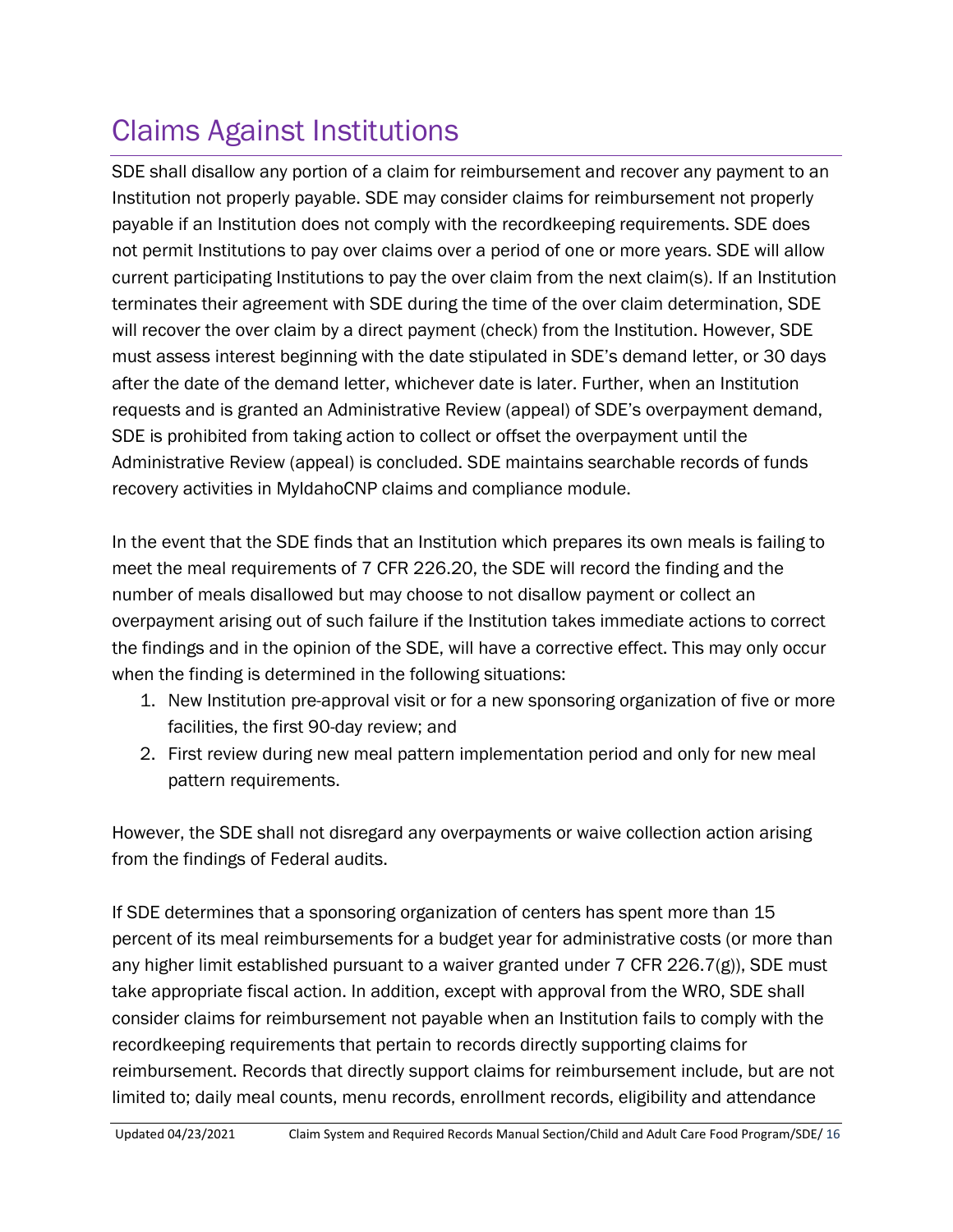## records, as required by 7 CFR 226.15(e).

SDE shall assert over claims against any sponsoring organization of day care homes which misclassifies a day care home as a tier I day care home unless the misclassification is determined to be inadvertent under guidance issued by FNS. However, SDE shall notify the Institution of the reasons for any disallowance or demand for repayment, and allow the Institution full opportunity to submit evidence on appeal as provided for in 7 CFR 226.6(k).

SDE collection procedures for unearned payments include:

- 1. Written demand for repayment notice (fiscal action notice). This initial notice of findings and the over claim includes the appeal procedures. The over claim payment date is set by SDE to include the time for requesting an appeal (15 days), 5 days for receipt of notice plus 30 days, for no more than 50 days from the date of the notice. The noticed is issued via email delivery receipt and may also be issued certified mail;
- 2. After the appeal process, if requested, has concluded the funds recovery will precede. For participating Institutions SDE will revise the claim as validated and collect the overclaim from the next claim;
- 3. If, after 30 calendar days, the Institution fails to remit full payment or the full over claim cannot be collected from claims within the date established by SDE in the initial demand for payment notice, SDE will issue a second written demand for the return of improper payments via certified mail. SDE will assess interest from the due date stipulated in the initial demand for payment notice and report the interest in the second notice. If the full payment is not provided by the due date in the initial notice, the interest must be paid directly to SDE since it cannot be recovered from future claims; and
- 4. If after 60 calendar days, the Institution fails to remit full payment or agree to a satisfactory repayment schedule, SDE shall refer the claim against the Institution to the Idaho State Department of Education, Deputy Attorney General (DAG) for pursuit of legal remedies.

If FNS does not concur with the SDE action in paying an Institution or in failing to collect an overpayment, FNS shall notify the SDE of its intention to assert a claim against the SDE. In all such cases, the SDE shall have full opportunity to submit evidence concerning the action taken. The SDE shall be liable to FNS for failure to collect an overpayment, unless FNS determines that the SDE has conformed with the above requirements in issuing the payment and has exerted reasonable efforts to recover the improper payment.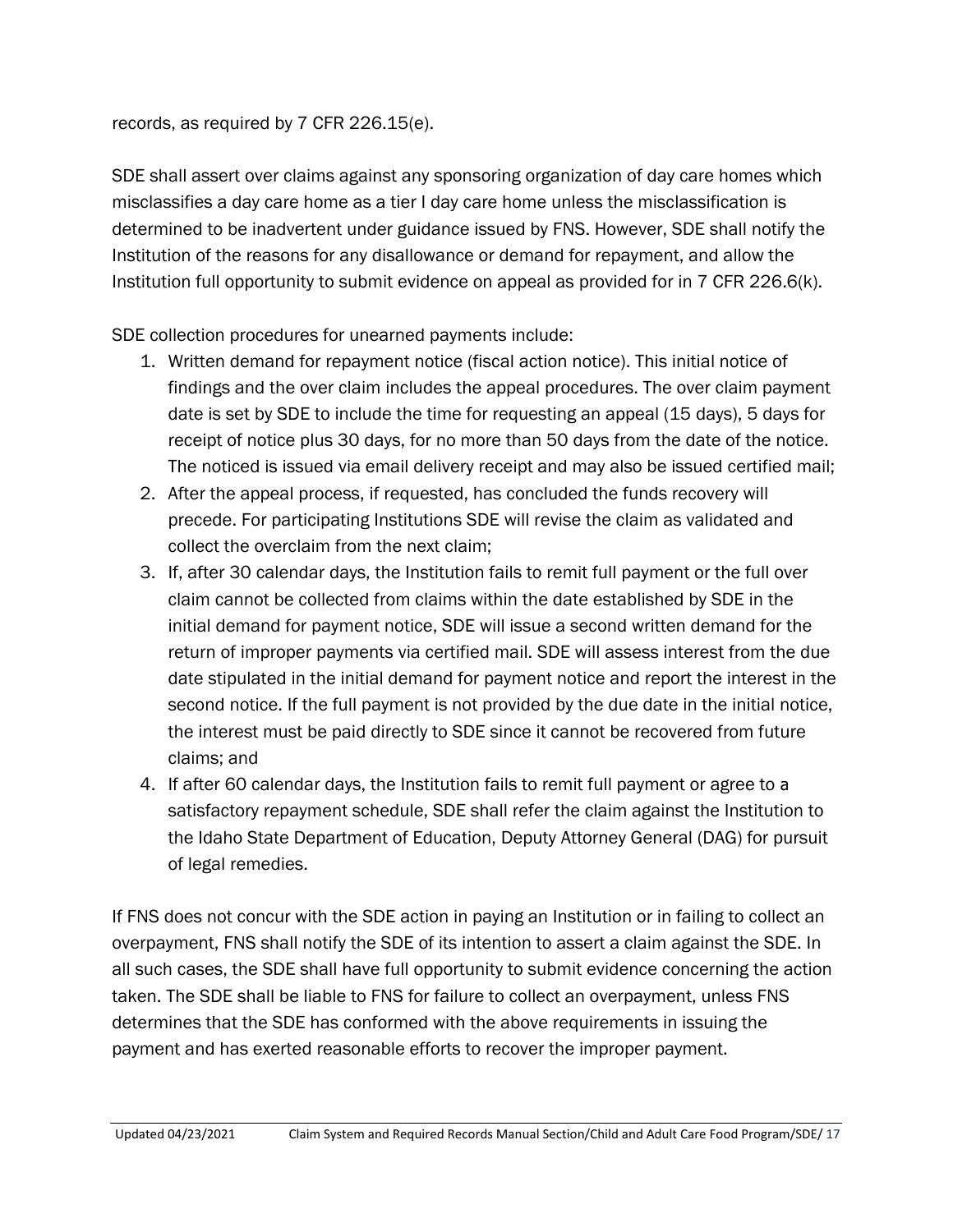## <span id="page-17-0"></span>Claim Records

Each Institution shall maintain records as prescribed by SDE's financial management system. (Electronic or hard copy in Idaho) for three years plus the current CACFP year.

## ELECTRONIC OR HARD COPY RECORD MAINTENANCE

The SDE encourages Institutions to maintain records electronically. The electronic records must be available to SDE and be legible in the electronic format. If the records are not legible, SDE will require hard copies during the CACFP review.

## ELECTRONIC SIGNATURES

The SDE allows Institutions to collect electronic signatures if the Institution maintains an electronic signature policy/procedure and uses a certification statement for each signature.

## SOURCE DOCUMENT MAINTENANCE

226.14(a), "…State agencies shall consider claims for reimbursement not payable when an Institution fails to comply with the recordkeeping requirements that pertain to records directly supporting claims for reimbursement. Records that directly support claims for reimbursement *include, but are not limited to*, daily meal counts, menu records, and enrollments and attendance records, as required by 226.15(e)." Under recordkeeping requirements at 226.15(e), it states "each Institution shall establish procedures to collect and maintain all program records required under this part, *as well as any records required by the State agency.*"

Idaho specifically defines valid records of time of service meal counts are *only* source documents (e.g., paper forms completed at the actual time of meal service) and that such source documentation must be retained for validating claims for reimbursement regardless of later entry into an automated system.

Records must be maintained by each Institution to support the claim for reimbursement. These include, but are not limited to:

- 1. Enrollment records for participants in care;
- 2. Indication of participants eligibility:
	- a. Income eligibility forms;
	- b. Direct Certification Match Reports and any other free eligibility supporting records; and
	- c. ICCP Certification (Tier II homes only)
- 3. Center monthly enrollment and eligibility roster;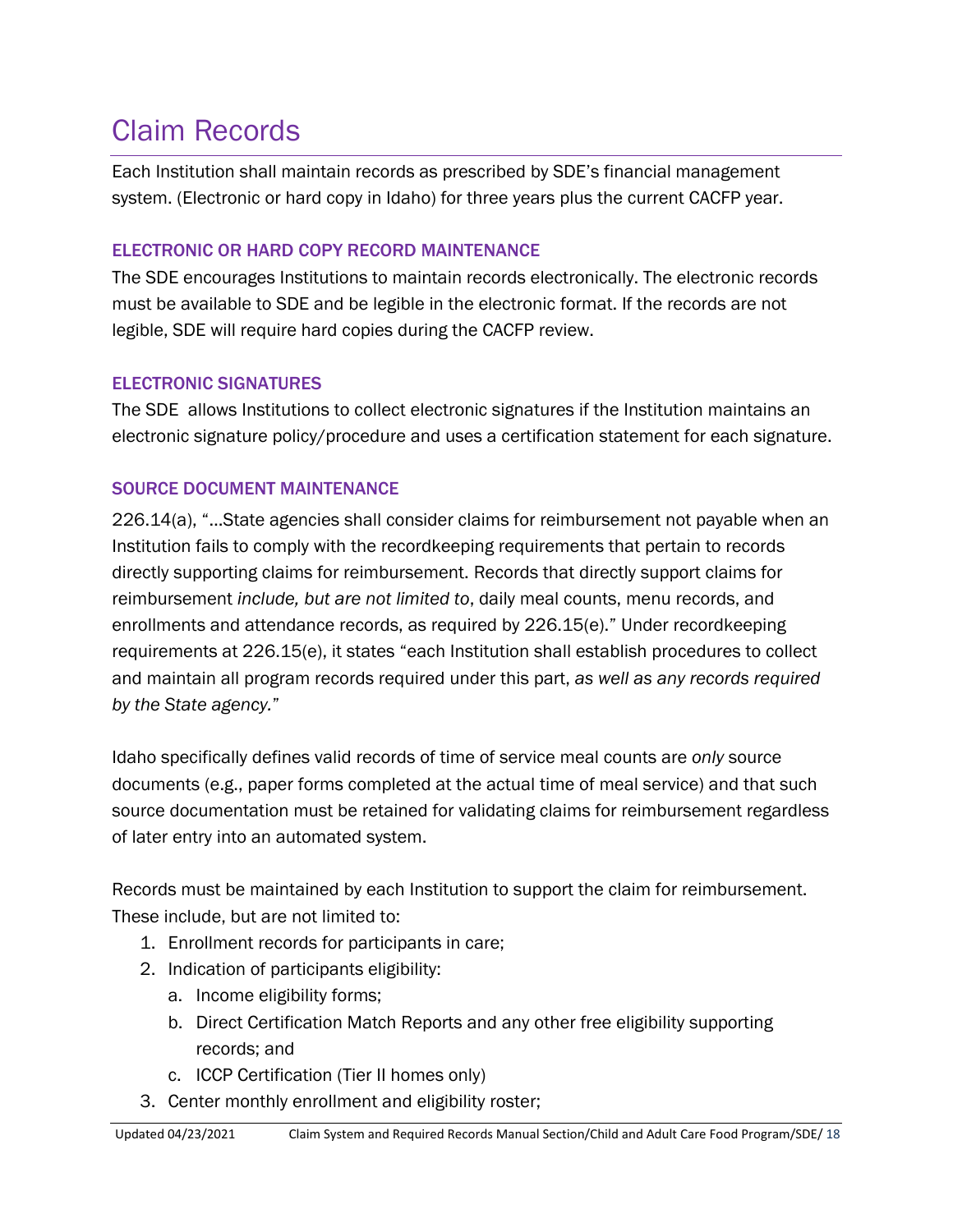- 4. Daily attendance records;
- 5. Daily meal count records; and
- 6. Meal pattern compliance records

#### ENROLLMENT RECORDS

This form must be updated annually

Except for outside-school-hours care centers, emergency shelters, and At-risk afterschool care centers, Institutions and facilities must maintain annually updated enrollment documentation for all participants claimed for meal reimbursement. All participants, including drop-ins must be enrolled for care. Documentation of enrollment must be updated annually, signed by a parent or legal guardian, and include information on each child's normal days and hours of care and the meals normally received while in care.

SDE recommends that Institutions use their center or home enrollment form and add any required CACFP enrollment information that is not currently on their form; for example, normal days, hours and meals received while in care. If the Institution chooses not to use their enrollment form for the annual updates, SDE has two enrollment form options available in MyIdahoCNP under download forms; Child Enrollment Form or the Income Eligibility Form has a section for enrollment information. Please see samples below and on the next page:

| <b>NAME OF CHILD</b>                    | <b>BIRTH DATE</b> |       | <b>NORMAL HOURS</b><br><b>IN CARE</b> |              | NORMAL MEALS WHILE IN CARE |              |                           |               |                      |  |
|-----------------------------------------|-------------------|-------|---------------------------------------|--------------|----------------------------|--------------|---------------------------|---------------|----------------------|--|
| Last, First<br><b>PLEASE PRINT</b>      | (Mo/Day/Yr)       | From  | To                                    | <b>BKFST</b> | AM<br><b>SNACK</b>         | <b>LUNCH</b> | <b>PM</b><br><b>SNACK</b> | <b>SUPPER</b> | LATE<br><b>SNACK</b> |  |
|                                         |                   | am/pm | am/pm                                 |              |                            |              |                           |               |                      |  |
|                                         |                   | am/pm | am/pm                                 |              |                            |              |                           |               |                      |  |
|                                         |                   | am/pm | am/pm                                 |              |                            |              |                           |               |                      |  |
| Days in care on a normal week (circle): | Sun.              | Mon.  | Wed.<br>Tue.                          | Thur.        | Fri.                       | Sat.         |                           |               |                      |  |

#### **CHILD ENROLLMENT FORM**

Child Care Center or Provider Name

scheduled meal services.

Parent Signature: Date: Parent(s) Name(s): Name (s) and the set of the set of the set of the set of the set of the set of the set of the set of the set of the set of the set of the set of the set of the set of the set of the set of the set of the Parent Address\_ Home Phone Number: (\_\_) \_\_ Work Phone Numbers: (\_\_\_) \_\_  $\left(\_\_\right)$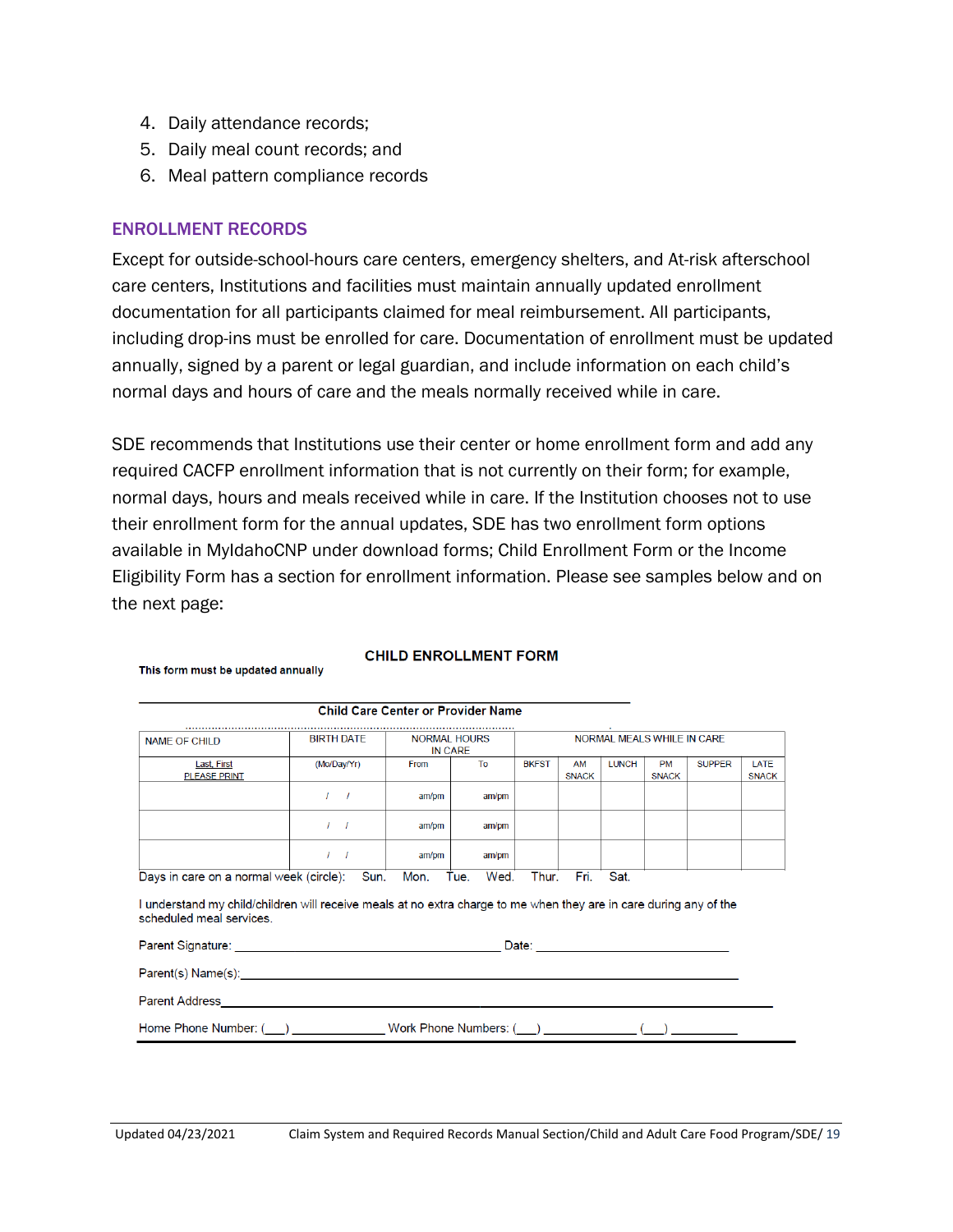| Complete one application per household. Please use a pen (no pencil)                                                                                                                                                          | Provider/CenterName                                                                                                                                               |                                                                                                                     |                                                                                                                                                                                                              |  |  |  |  |  |
|-------------------------------------------------------------------------------------------------------------------------------------------------------------------------------------------------------------------------------|-------------------------------------------------------------------------------------------------------------------------------------------------------------------|---------------------------------------------------------------------------------------------------------------------|--------------------------------------------------------------------------------------------------------------------------------------------------------------------------------------------------------------|--|--|--|--|--|
| List ALL child<br>Step 1                                                                                                                                                                                                      |                                                                                                                                                                   |                                                                                                                     |                                                                                                                                                                                                              |  |  |  |  |  |
| Child's First Name MI Child's Last Name Birthdate<br><b>Definition of Household</b>                                                                                                                                           | <b>Normal Meals Received</b><br>B SN L SN S SN                                                                                                                    | <b>Normal Days in Care</b><br>M T W Th<br>Ŧ<br>s                                                                    | <b>Normal Hours</b><br>Homeless<br>oster<br>in Care<br>Migrant<br><b>Head Start</b><br>hild<br>- S<br>Runaway                                                                                                |  |  |  |  |  |
| Member: "Anyone who is<br>living with you and shares                                                                                                                                                                          | .<br>$\blacksquare$                                                                                                                                               | ш<br>L.<br><b>The Second</b><br>$\blacksquare$<br>ш<br>$\blacksquare$                                               | П<br>Π<br>$\overline{\phantom{a}}$                                                                                                                                                                           |  |  |  |  |  |
| income and expenses.<br>even if not related."                                                                                                                                                                                 | .<br>$\blacksquare$                                                                                                                                               | $\blacksquare$<br><b>The State</b><br>ш<br>ш<br>$\blacksquare$<br>$\overline{\phantom{a}}$<br>П                     | П<br>П<br>$\overline{\phantom{a}}$                                                                                                                                                                           |  |  |  |  |  |
| Children in Foster care and                                                                                                                                                                                                   | $\blacksquare$                                                                                                                                                    | $\blacksquare$<br>$\mathcal{L}_{\mathcal{A}}$<br>$\blacksquare$<br>$\blacksquare$<br>$\mathbf{u}$<br>$\blacksquare$ | $\Box$<br>E<br>П<br>$\Box$                                                                                                                                                                                   |  |  |  |  |  |
| children who meet the<br>definition of Homeless.                                                                                                                                                                              |                                                                                                                                                                   | $\blacksquare$<br>$\mathcal{L}_{\mathcal{A}}$<br>п                                                                  | Ō<br>П<br>$\Box$<br>$\overline{\phantom{a}}$                                                                                                                                                                 |  |  |  |  |  |
| Migrant, or Runaway are<br>eligible for free meals.                                                                                                                                                                           | ------                                                                                                                                                            | п<br><b>I</b><br>ш                                                                                                  | Ō                                                                                                                                                                                                            |  |  |  |  |  |
|                                                                                                                                                                                                                               |                                                                                                                                                                   |                                                                                                                     | П<br>П                                                                                                                                                                                                       |  |  |  |  |  |
| Do any Household Members (including you) currently participate in one or more of the following assistance programs: SNAP, TAFI, or FDPIR?<br>STEP <sub>2</sub>                                                                |                                                                                                                                                                   |                                                                                                                     |                                                                                                                                                                                                              |  |  |  |  |  |
| If NO<br>> Go to STEP 3. If YES > Write a case number here then go to STEP 4 (Do not complete STEP 3)                                                                                                                         |                                                                                                                                                                   | <b>Case Number:</b>                                                                                                 |                                                                                                                                                                                                              |  |  |  |  |  |
|                                                                                                                                                                                                                               |                                                                                                                                                                   |                                                                                                                     | Write only one case number in this space. Quest Card # Not Allowed                                                                                                                                           |  |  |  |  |  |
| STEP <sub>3</sub><br>Report Current GROSS (before Deductions) Income for ALL Household Members (Skip this step if you answered Yes" to STEP 2)                                                                                |                                                                                                                                                                   |                                                                                                                     |                                                                                                                                                                                                              |  |  |  |  |  |
| A. Child Income                                                                                                                                                                                                               |                                                                                                                                                                   | Child income                                                                                                        | How often?                                                                                                                                                                                                   |  |  |  |  |  |
| Are you unsure<br>what income to                                                                                                                                                                                              | Sometimes children in the household receive and/or earn income. Please include the TOTAL income received by                                                       |                                                                                                                     | Weekly BI-Weekly 2x Month Monthly                                                                                                                                                                            |  |  |  |  |  |
| all Household Members listed in STEP 1 here.<br>include here?                                                                                                                                                                 |                                                                                                                                                                   |                                                                                                                     |                                                                                                                                                                                                              |  |  |  |  |  |
| Flip the page and<br>B. All Household Members not included in step 1 (please include yourself)<br>review the following:                                                                                                       |                                                                                                                                                                   |                                                                                                                     |                                                                                                                                                                                                              |  |  |  |  |  |
|                                                                                                                                                                                                                               | whole dollars only. If they do not receive income from any source, write '0'. If you enter '0', you are certifying (promising) that there is no income to report. |                                                                                                                     | List all Household Members not listed in STEP 1 (including yourself) even if they do not receive income. For each Household Member listed, if they do receive income, report total income for each source in |  |  |  |  |  |
| The Sources of<br><b>Income for</b>                                                                                                                                                                                           | How often?                                                                                                                                                        | How often?<br><b>Public Assistance/</b>                                                                             | How often?                                                                                                                                                                                                   |  |  |  |  |  |
| Name of Household Members (First and Last)<br><b>Children chart will</b>                                                                                                                                                      | <b>Earnings from Work</b><br>Weekly <b>BI-Weekly</b> Dx Month Monthly                                                                                             | Child Support/Alimony   Weekly BI-Weekly 2x Month<br><b>Monthly</b>                                                 | Pensions/Retrement/<br>Veekly BI-Weekly 2x Month Monthly<br>All Other Income                                                                                                                                 |  |  |  |  |  |
| help you with the<br><b>Child Income</b>                                                                                                                                                                                      |                                                                                                                                                                   |                                                                                                                     |                                                                                                                                                                                                              |  |  |  |  |  |
| section.                                                                                                                                                                                                                      |                                                                                                                                                                   |                                                                                                                     |                                                                                                                                                                                                              |  |  |  |  |  |
| The Sources of                                                                                                                                                                                                                |                                                                                                                                                                   |                                                                                                                     |                                                                                                                                                                                                              |  |  |  |  |  |
| <b>Income for Adults</b>                                                                                                                                                                                                      | S                                                                                                                                                                 |                                                                                                                     |                                                                                                                                                                                                              |  |  |  |  |  |
| chart will help you<br>with the All Adult                                                                                                                                                                                     |                                                                                                                                                                   |                                                                                                                     |                                                                                                                                                                                                              |  |  |  |  |  |
| <b>Household</b>                                                                                                                                                                                                              |                                                                                                                                                                   |                                                                                                                     |                                                                                                                                                                                                              |  |  |  |  |  |
| <b>Members</b> section.<br><b>Total Household Members</b><br>(Children and Adults)                                                                                                                                            | Last Four Digits of Social Security Number (SSN) of<br>Primary Wage Earner or Other Adult Household Member                                                        |                                                                                                                     | <b>Check if no SSN</b>                                                                                                                                                                                       |  |  |  |  |  |
| Contact Information and adult signature. Submit completed form to your Provider/Center<br>STEP <sub>4</sub>                                                                                                                   |                                                                                                                                                                   |                                                                                                                     |                                                                                                                                                                                                              |  |  |  |  |  |
| "I certify (promise) that all information on this form is true and that all income is reported. I understand that the center or day care home will get Federal funds based on the information I give. I understand that if of |                                                                                                                                                                   |                                                                                                                     |                                                                                                                                                                                                              |  |  |  |  |  |
| I purposely give false information, the participant receiving meals may lose the meal benefits, and I may be prosecuted under applicable State and Federal laws."                                                             |                                                                                                                                                                   |                                                                                                                     |                                                                                                                                                                                                              |  |  |  |  |  |
|                                                                                                                                                                                                                               |                                                                                                                                                                   |                                                                                                                     |                                                                                                                                                                                                              |  |  |  |  |  |
|                                                                                                                                                                                                                               |                                                                                                                                                                   |                                                                                                                     | Daytime innone and Email (optional)                                                                                                                                                                          |  |  |  |  |  |
|                                                                                                                                                                                                                               |                                                                                                                                                                   |                                                                                                                     |                                                                                                                                                                                                              |  |  |  |  |  |
|                                                                                                                                                                                                                               |                                                                                                                                                                   |                                                                                                                     |                                                                                                                                                                                                              |  |  |  |  |  |

2020-2021 CACFP Meal Benefit Income Eligibility/Enrollment Form: (Child Care Centers, Outside School-Hours Care Centers and Day Care Homes)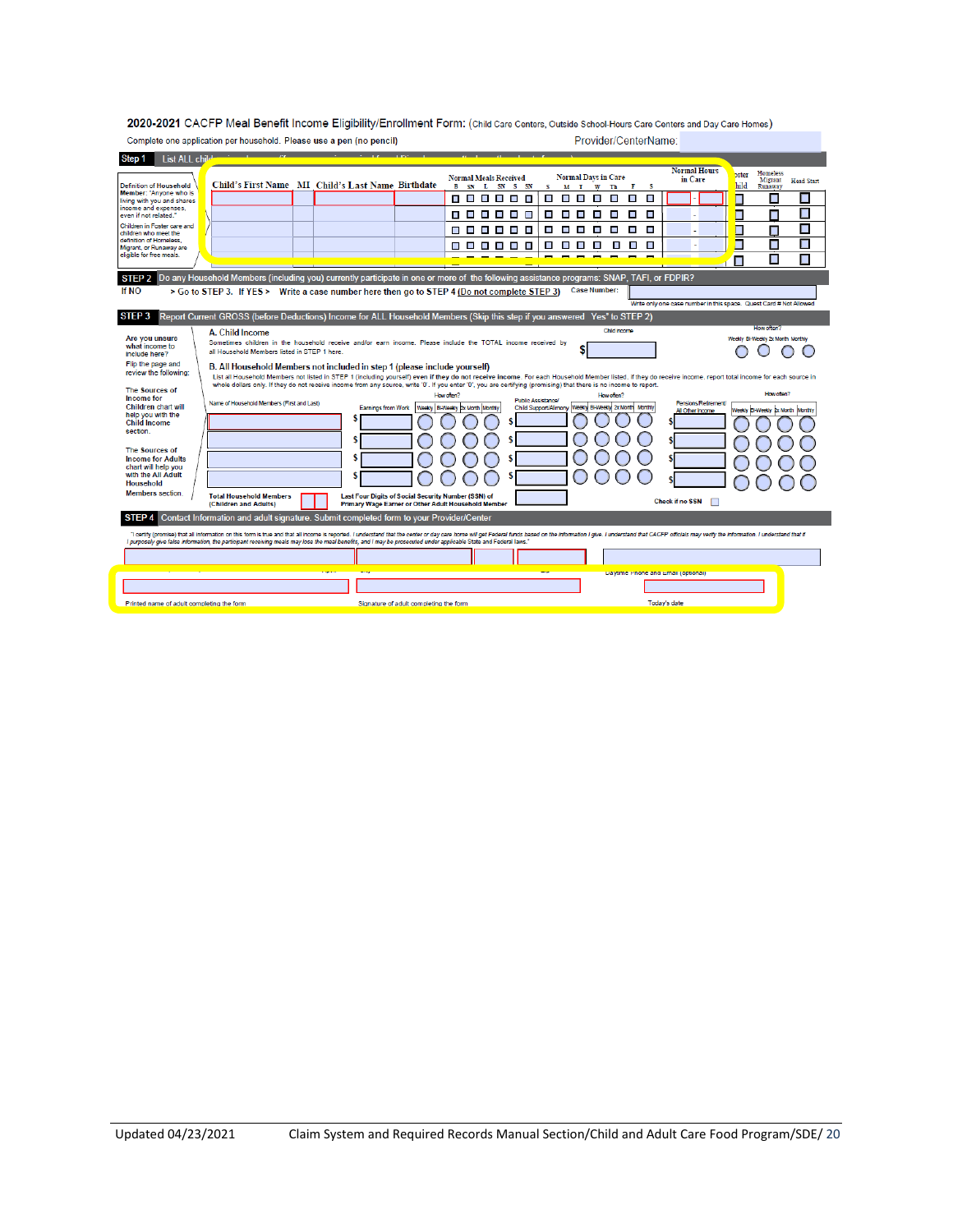### INCOME ELIGIBILITY FORMS AND DIRECT CERTIFICATION MATCH REPORTS

Institutions must maintain annually updated Income Eligibility forms or Direct Certification Match Reports for all participants claimed in the free or reduced-price categories. For more information on these records please see the Income Eligibility Forms section of this manual.

## CENTER MONTHLY ENROLLMENT AND ELIGIBILITY ROSTER

The Monthly Enrollment Eligibility Roster lists all enrolled participants during the month in the center and their eligibility category (free, reduced-price or paid). The Monthly Enrollment Eligibility Roster must include all center participants, including drop-ins, who are enrolled any time during the month.

Infants: child care centers that have infants in care during the month must include them on the Monthly Enrollment Eligibility Roster.

## Required Records to Develop the Monthly Enrollment Eligibility Roster:

- 1. Monthly Enrollment Eligibility Roster. The form captures all enrolled participant's full names and eligibility category (free, reduced-price or paid) for the month;
- 2. Direct Certification Match Reports;
- 3. Complete Income Eligibility Forms (IEF), signed, approved, and dated;
- 4. Any other supporting document for a participant's eligibility;
- 5. Enrollment forms for each participant enrolled in the center during the month.

## Creating and Maintaining a Monthly Enrollment Eligibility Roster

- 1. Add the full name of each currently enrolled participant to the Monthly Enrollment Eligibility Roster;
- 2. Mark the appropriate eligibility category box for each participant on the Monthly Enrollment Eligibility Roster (free, reduced-price, or paid);
- 3. Mark participants who were not directly certified or who do not have a complete, accurate, or approved IEF in the Paid category.
- 4. Double-check the Monthly Enrollment Eligibility Roster for accuracy.
- 5. Using the Monthly Enrollment Eligibility Roster for the current claiming month, total the number of participants in each of the three eligibility categories;
- 6. Double-check the total numbers for accuracy;
- 7. Report the numbers tallied for each category, Free, Reduced-Price and Paid, on the current month's reimbursement claim in MyIdahoCNP under "Free, Reduced-Price and Paid."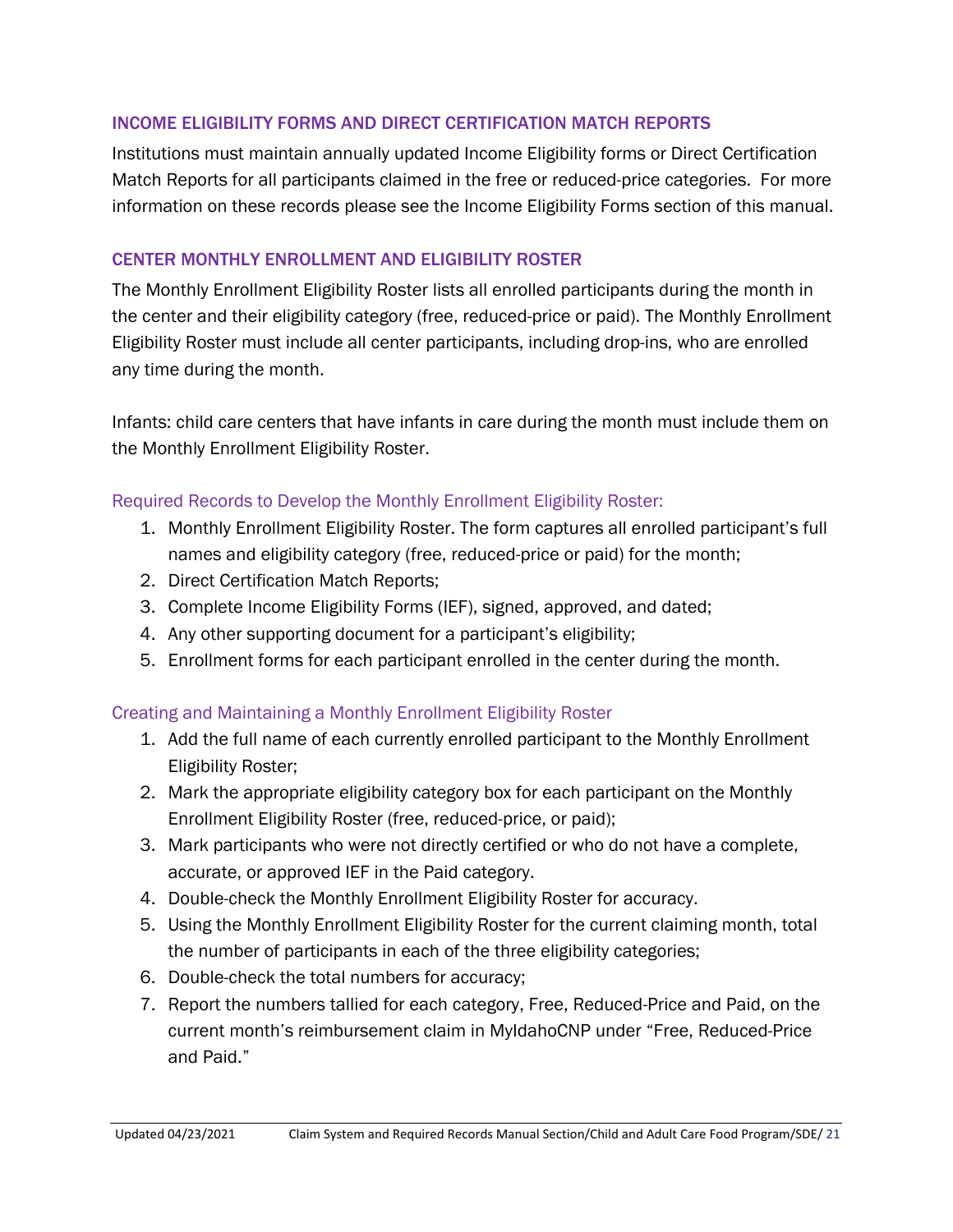- 8. Each month update the previous month's Monthly Enrollment Eligibility Roster by adding new enrolled participants and their eligibility category, removing participants that were not enrolled in the entire month and their eligibility status; and
- 9. Repeating steps 4-7.

## For-profit Institutions Requirement to Determine Site Eligibility Monthly

For-profit Institutions may qualify for CACFP reimbursement in a given month if 25% of the site's currently participating enrollment or 25% of its licensed capacity, whichever is the lesser, is eligible for free or reduced-price meals in that month. Institutions should develop a process similar to the following one to determine 25% eligibility for each site every month prior to submitting a claim for meal reimbursement to SDE.

To get the percentage of free and reduced-price participants at the site, total the number of children who are free and reduced-price eligible and divide that number by the total number of children listed on the enrollment roster or the licensed capacity, whichever is the lesser of the two.

If the site has greater than or equal to 25% free and reduced-price eligible participants during the month, the site qualifies for CACFP meal reimbursement in that month. Sites included in the reimbursement claim must reach or exceed the 25% eligibility. An Institution may not round up when determining the 25% eligibility. For example; in a month where a site with only 24.9% of its currently participating enrollment or licensed capacity, whichever is the lesser, is eligible for free and/or reduced-price, the Institution is not eligible for meal reimbursement for that month.

When a for-profit Institution submits a monthly claim for reimbursement it is certifying that all sites included in the claim meet the 25% eligibility requirement.

For-profit Institutions must maintain records documenting that they meet the 25% qualifying standard for each site every month CACFP reimbursement is claimed for the site. This documentation would include all Monthly Enrollment Eligibility Rosters and all supporting documents for the rosters. For-profit Institutions receiving Federal funds may be required by the SDE to have periodic claim audits.

Below is an example of a monthly enrollment eligibility form available for Institutions to use in MyIdahoCNP download forms.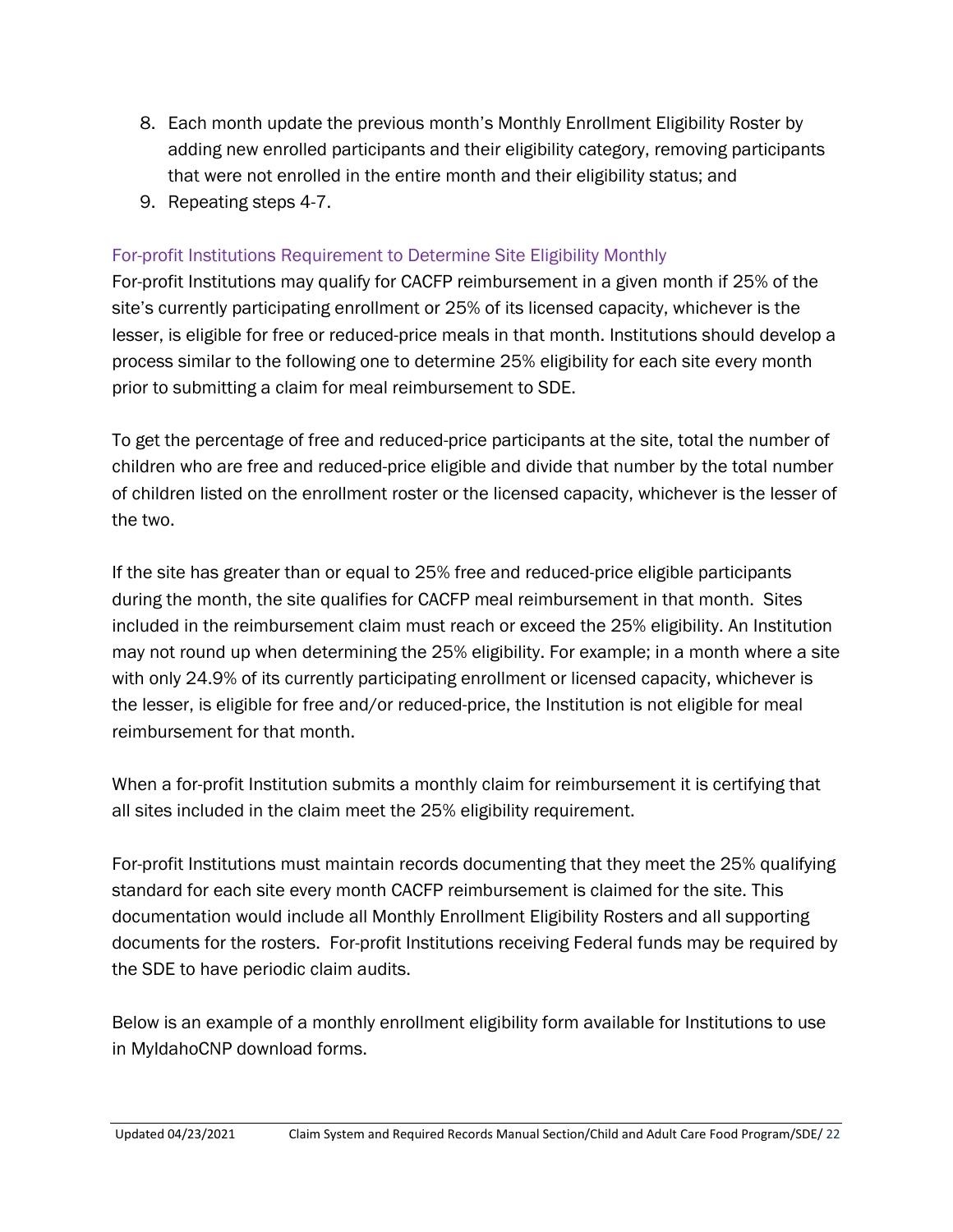| Child and Adult Care Food Program<br>Monthly Eligibility Roster | Month: |                            |      |                  |                  |
|-----------------------------------------------------------------|--------|----------------------------|------|------------------|------------------|
| Site Name:                                                      |        |                            |      | Date Eligibility | Date Enrollment  |
|                                                                 |        | <b>Claiming Categories</b> |      | Approved         | Signed by Parent |
| No. Childs Full Name                                            | Free   | Reduced                    | Paid |                  |                  |
| 1                                                               |        |                            |      |                  |                  |
| $\overline{c}$                                                  |        |                            |      |                  |                  |
| 3                                                               |        |                            |      |                  |                  |
| 4                                                               |        |                            |      |                  |                  |
| 5                                                               |        |                            |      |                  |                  |
| $\overline{6}$                                                  |        |                            |      |                  |                  |
| $\overline{7}$                                                  |        |                            |      |                  |                  |
| 8                                                               |        |                            |      |                  |                  |
| 9                                                               |        |                            |      |                  |                  |
| 10                                                              |        |                            |      |                  |                  |
| 11                                                              |        |                            |      |                  |                  |
| 12                                                              |        |                            |      |                  |                  |
| 13                                                              |        |                            |      |                  |                  |
| 14                                                              |        |                            |      |                  |                  |
| 15                                                              |        |                            |      |                  |                  |
| 16                                                              |        |                            |      |                  |                  |
| 17                                                              |        |                            |      |                  |                  |
| 18                                                              |        |                            |      |                  |                  |
| 19                                                              |        |                            |      |                  |                  |
| 20                                                              |        |                            |      |                  |                  |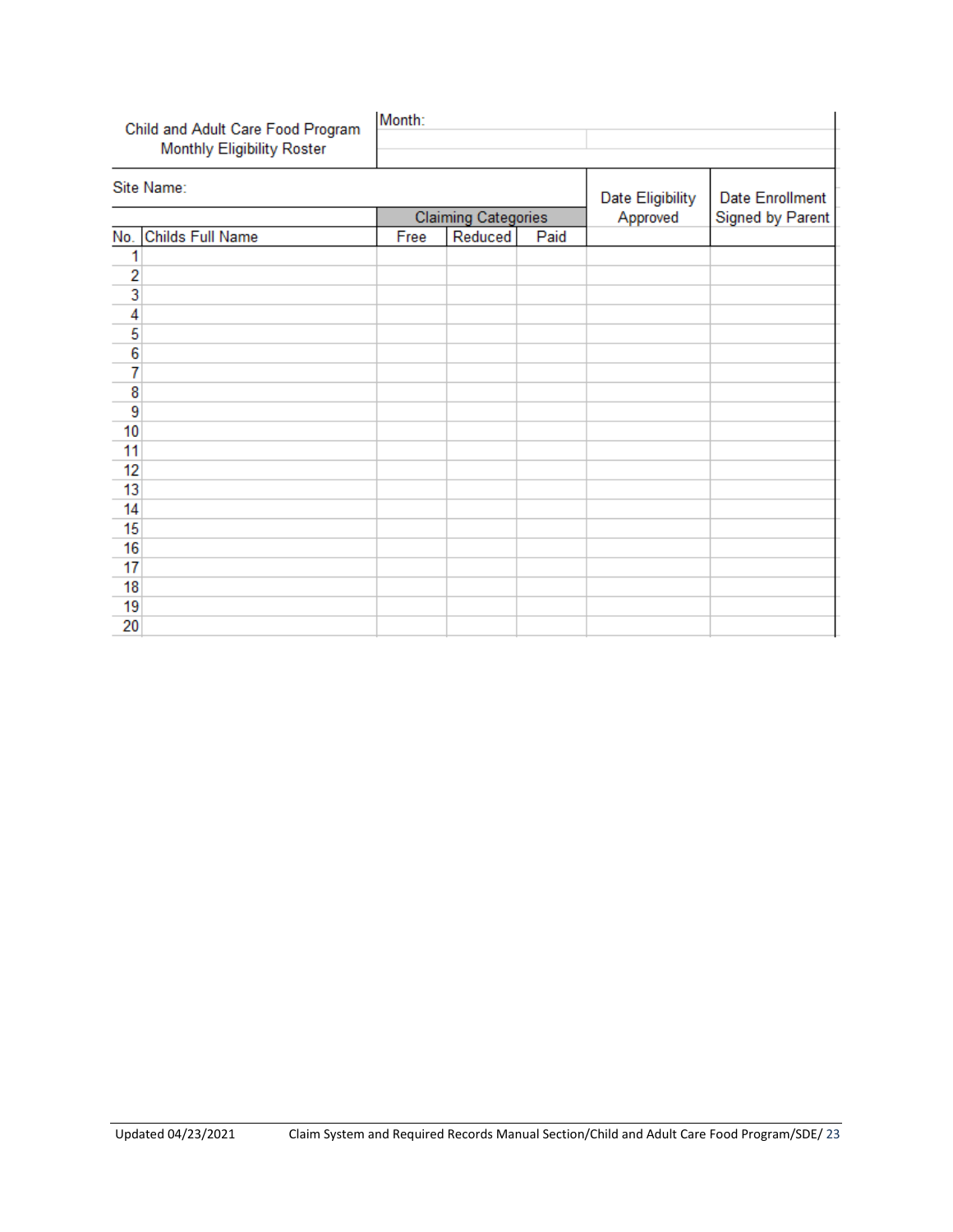## Common Errors with the Center Monthly Enrollment Eligibility Roster

During Program reviews, SDE will verify the center Monthly Enrollment Eligibility Roster by reviewing the center's enrollment records, direct certification matches, and income eligibility forms. The following are some errors that will require SDE to adjust the Monthly Enrollment Eligibility Roster, which may affect the claiming percentages and the amount of reimbursement;

- 1. Counting a participant who was not enrolled in the center on the roster;
- 2. Not counting all participants (including infants) who were enrolled in the month on the roster;
- 3. Not having a completed and approved IEF or other free-eligible documentation for each participant counted in the Free or Reduced-Price categories;
- 4. Using an IEF that was signed by the adult household member or determining official more than 12 months prior;
- 5. Incorrectly recording the eligibility category on the IEF or on the roster; and
- 6. Incorrectly adding the number of participants in any of the eligibility categories.

## DAILY ATTENDANCE RECORDS

Institutions and facilities must maintain daily attendance records indicating the number of participants in attendance. Idaho's licensing agency requires all child care centers and homes to maintain daily time in and out attendance records for each enrolled child. SDE and sponsoring organizations will use this documentation to verify claims monthly.

Head Start programs may record attendance as present/absent for part-day classrooms, which have a distinct beginning and ending time, in this situation arrival and departure times are not routinely required. A record of each participant's present/absent is sufficient. Any participant's deviations from the normal school day, such as late arrivals and early departures, must be recorded with in/out times.

Daily attendance records must document each participant's first and last name, or have another SDE approved code for identifying each participant. Any participant who is enrolled and attends for any part of the day is considered to be in attendance. Attendance records are used to support monthly meal counts per participant. When applicable, attendance records are used to verify the Monthly Enrollment and Eligibility Roster during a Program review by SDE and to ensure a site is meeting licensing requirements.

Attendance records must show the actual time participants arrive and depart. These times are usually recorded by a parent/guardian, adult participant, or facility employee. Participants who arrive and depart more than once during the day (for example, school age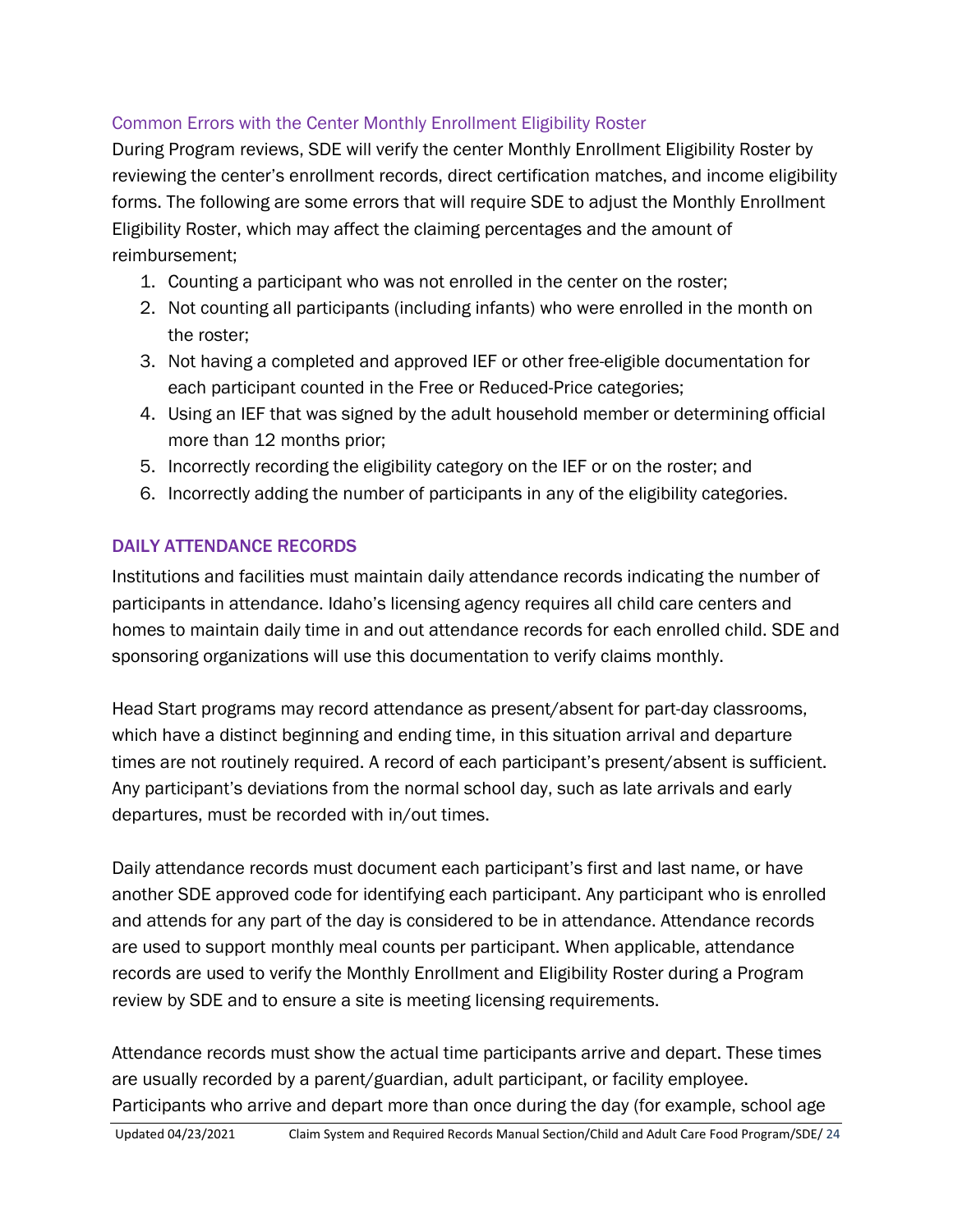children in care at the center before and after school) must have both arrival times and both departure times recorded.

Institutions must have a system to record accurate attendance times when parents, guardians, or adult participants forget to record the participant's time in and time out. The time in and out should be recorded when the participant arrives or departs from the facility.

Institutions may want to:

- 1. Place a clock and calendar by the attendance sheet so parents, guardians or adult participants can easily record arrival and departure times; and
- 2. Educate parents and adult participants on the importance of recording participants in and out times every day. The SDE recommends using one form per day for recording arrival and departure times. With this method, parents/guardians or adult participants cannot mistakenly record attendance on the wrong day. Institutions may also use a software system for attendance records.

SDE has two attendance forms available for centers and one meal count/attendance record available for homes. Institutions may create their own attendance form. The Institution must submit it for approval to SDE before implementing. All sample attendance forms from SDE are available in MyIdahoCNP under download forms and shown below.

## *Center Attendance Record Sample by Center or Classroom in Center*

| Name of Center/Classroom:        |                | Date:           |                |                 |                |                 |  |
|----------------------------------|----------------|-----------------|----------------|-----------------|----------------|-----------------|--|
| <b>Childs Name (First, Last)</b> | <b>Time In</b> | <b>Time Out</b> | <b>Time In</b> | <b>Time Out</b> | <b>Time In</b> | <b>Time Out</b> |  |
|                                  |                |                 |                |                 |                |                 |  |
|                                  |                |                 |                |                 |                |                 |  |
|                                  |                |                 |                |                 |                |                 |  |
|                                  |                |                 |                |                 |                |                 |  |
|                                  |                |                 |                |                 |                |                 |  |
|                                  |                |                 |                |                 |                |                 |  |
|                                  |                |                 |                |                 |                |                 |  |
|                                  |                |                 |                |                 |                |                 |  |
|                                  |                |                 |                |                 |                |                 |  |
|                                  |                |                 |                |                 |                |                 |  |
|                                  |                |                 |                |                 |                |                 |  |

## Sample Daily Time In & Out Sheet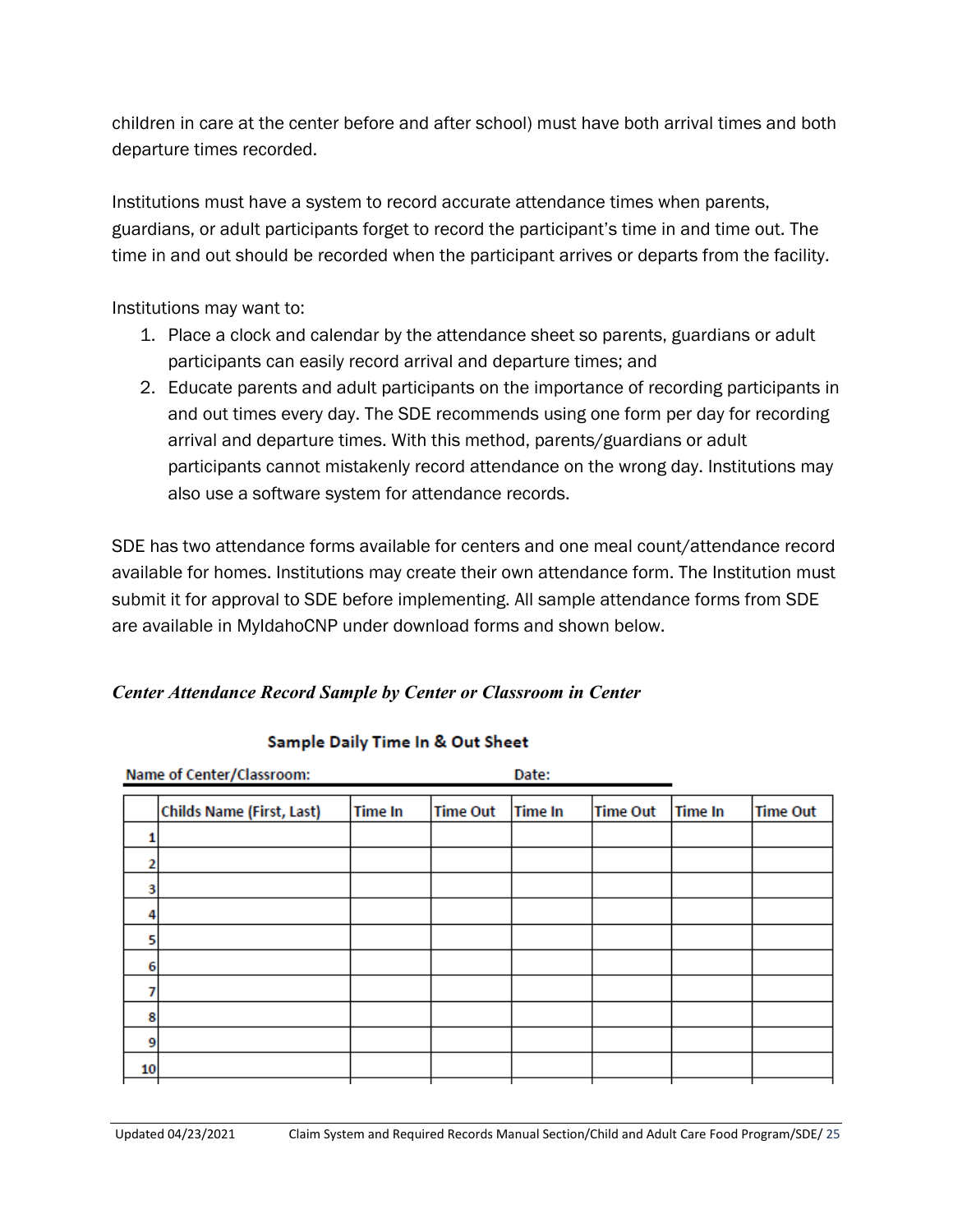#### *Center Attendance Record Sample by Child*

| Name of Center/Classroom: |                |                 |                |                 |                |                 |  |  |  |
|---------------------------|----------------|-----------------|----------------|-----------------|----------------|-----------------|--|--|--|
| <b>Child's Name:</b>      |                | Month/Year:     |                |                 |                |                 |  |  |  |
| <b>Month Date</b>         | <b>Time In</b> | <b>Time Out</b> | <b>Time In</b> | <b>Time Out</b> | <b>Time In</b> | <b>Time Out</b> |  |  |  |
| 1                         |                |                 |                |                 |                |                 |  |  |  |
| 2                         |                |                 |                |                 |                |                 |  |  |  |
| 3                         |                |                 |                |                 |                |                 |  |  |  |
| 4                         |                |                 |                |                 |                |                 |  |  |  |
| 5                         |                |                 |                |                 |                |                 |  |  |  |
| 6                         |                |                 |                |                 |                |                 |  |  |  |
| 7                         |                |                 |                |                 |                |                 |  |  |  |
| 8                         |                |                 |                |                 |                |                 |  |  |  |
| 9                         |                |                 |                |                 |                |                 |  |  |  |
| 10                        |                |                 |                |                 |                |                 |  |  |  |
|                           |                |                 |                |                 |                |                 |  |  |  |

#### Sample Daily Time In & Out Sheet

### *Day Care Home Sample Meal Count and Attendance Record*

Month of the contract of the contract of the contract of the contract of the contract of the contract of the contract of the contract of the contract of the contract of the contract of the contract of the contract of the c

 $\overline{A}$  - Arrival time of Child<br>D - Departure time of Child

| <b>CHILD NAME</b> |              | 1 | 2 | 3 | 4 | 5 | 6 | 7 | 8 | 9 | 10 | 11 | 12 |
|-------------------|--------------|---|---|---|---|---|---|---|---|---|----|----|----|
|                   | Α            |   |   |   |   |   |   |   |   |   |    |    |    |
|                   | D            |   |   |   |   |   |   |   |   |   |    |    |    |
|                   | в            |   |   |   |   |   |   |   |   |   |    |    |    |
|                   | <b>SN</b>    |   |   |   |   |   |   |   |   |   |    |    |    |
|                   | L            |   |   |   |   |   |   |   |   |   |    |    |    |
|                   | <b>SN</b>    |   |   |   |   |   |   |   |   |   |    |    |    |
|                   | s            |   |   |   |   |   |   |   |   |   |    |    |    |
|                   | LS           |   |   |   |   |   |   |   |   |   |    |    |    |
|                   | $\mathbf{A}$ |   |   |   |   |   |   |   |   |   |    |    |    |
|                   | D.           |   |   |   |   |   |   |   |   |   |    |    |    |
|                   | в            |   |   |   |   |   |   |   |   |   |    |    |    |
|                   | <b>SN</b>    |   |   |   |   |   |   |   |   |   |    |    |    |
|                   | L            |   |   |   |   |   |   |   |   |   |    |    |    |
|                   | SΝ           |   |   |   |   |   |   |   |   |   |    |    |    |
|                   | s            |   |   |   |   |   |   |   |   |   |    |    |    |
|                   | LS           |   |   |   |   |   |   |   |   |   |    |    |    |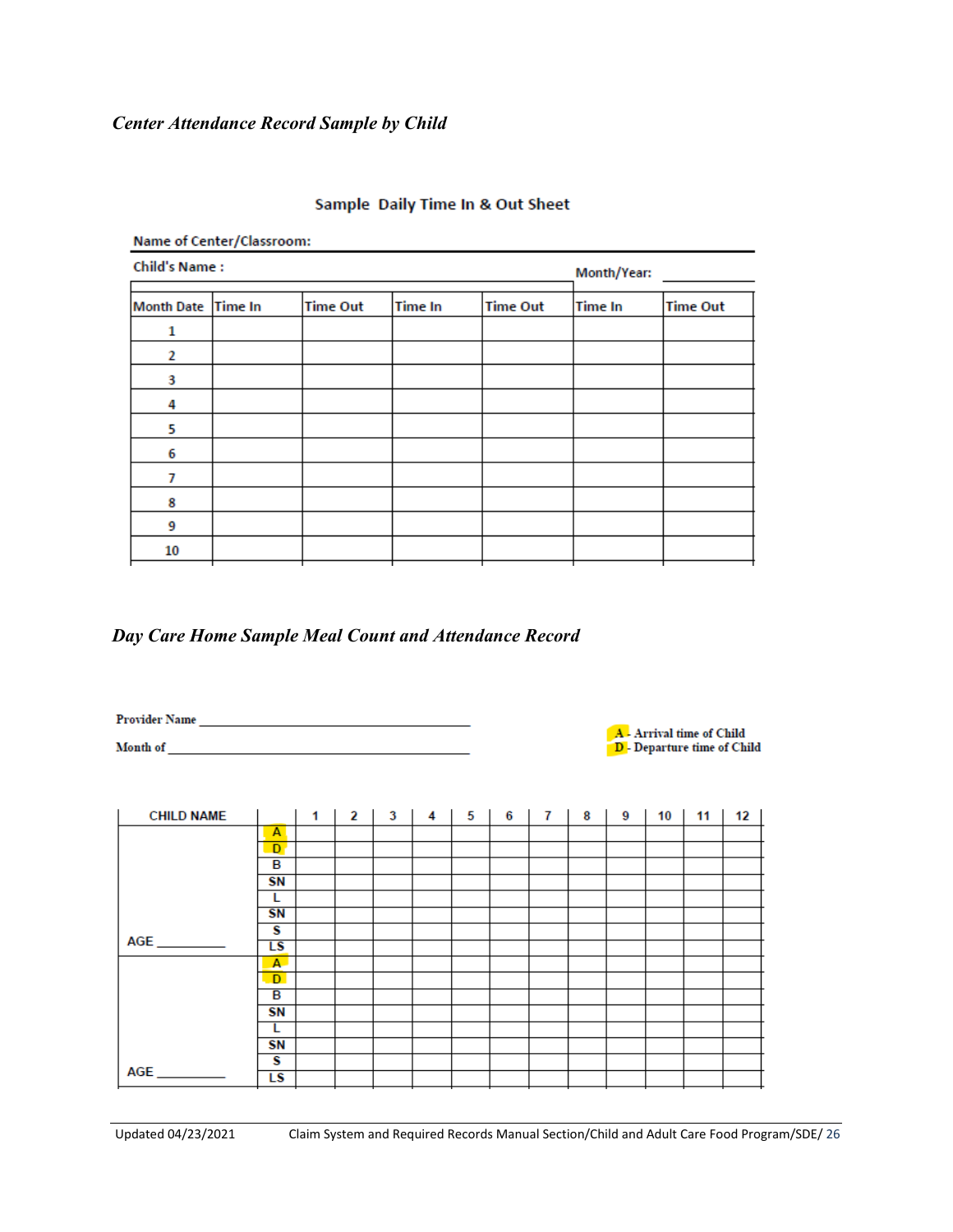#### DAILY MEAL COUNT RECORDS

Institutions and facilities must maintain daily meal counts records. Family day care homes must maintain daily meal counts, by type (breakfast, lunch, supper, and snacks), served to participants. Centers must maintain time of service meal counts, by type (breakfast, lunch, supper, and snacks), served to center participants. For more information on meal count records please refer to the Meal Service Requirements section in the CACFP manual.

#### MEAL PATTERN COMPLIANCE RECORDS

Meal pattern menu compliance records must be maintained by Institutions and facilities to support all meals and snacks claimed for reimbursement met the meal pattern requirements. For more information on the meal pattern compliance records please review the Menu Planning and Menu Records requirement section in the CACFP manual.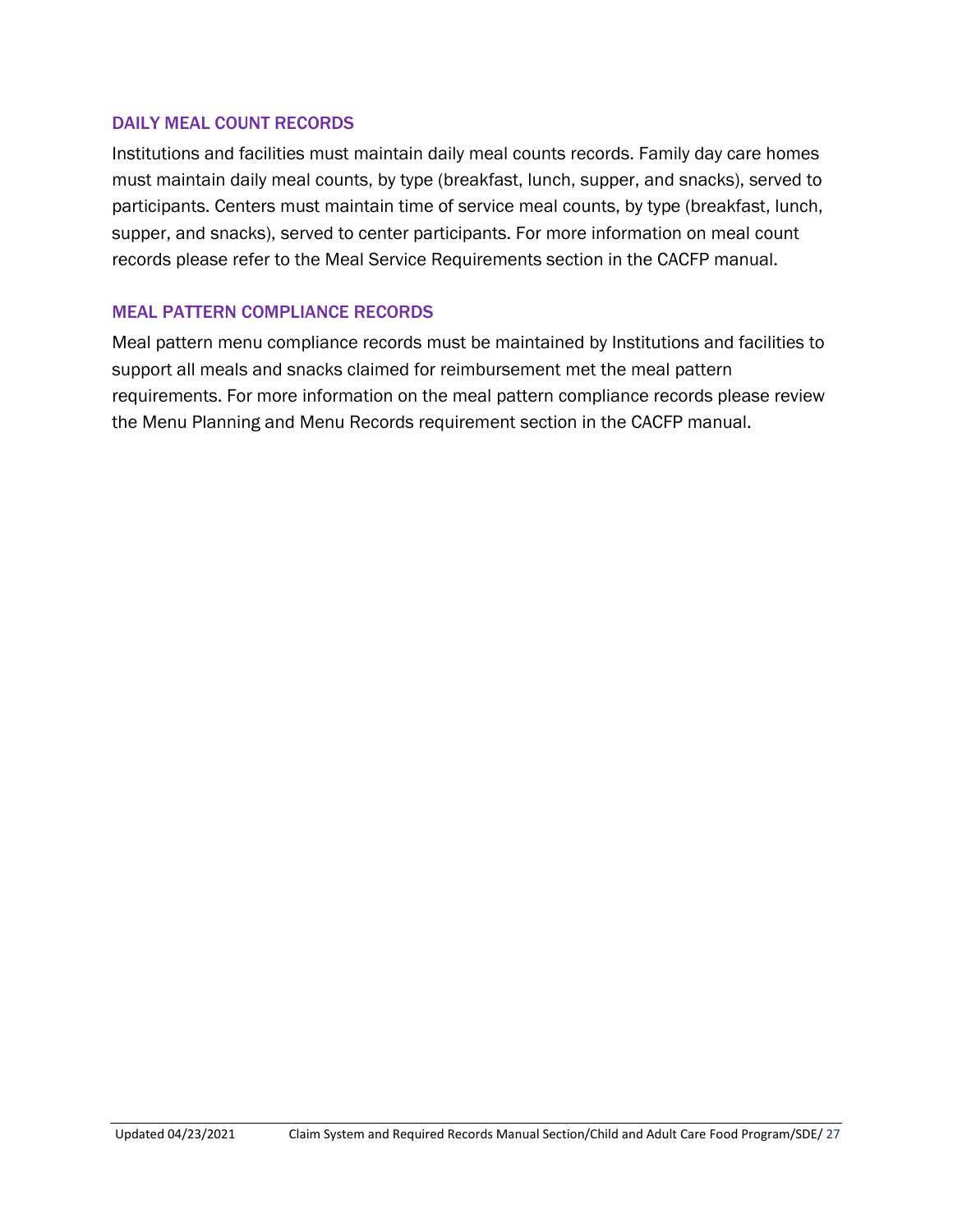## <span id="page-27-0"></span>Reimbursable Meal and Snack Limits

In general, independent centers and sponsoring organizations of centers may be reimbursed for a maximum of either two meals and one snack or two snacks and one meal per participant per day.

At-risk afterschool centers may be reimbursed for a maximum of one snack and one meal per participant per day.

Emergency shelters may be reimbursed for a maximum of any three meals per participant per day.

Institutions may claim reimbursement only for those meal types (breakfast, lunch, supper, snacks) that are approved by SDE on the current site or provider application in MyIdahoCNP. For instance, if an Institution was approved to claim snack and lunch only, the Institution may not claim breakfast even if it was served.

## BEFORE CLAIMING MEALS AND SNACKS

Institutions shall have edit check procedures in place to verify claim records before submitting the claim for reimbursement to ensure the Institution will submit an accurate claim. Institutions shall review attendance and enrollment records to meal counts. Meals may not be claimed for reimbursement for participants that are not recorded in attendance or enrolled in the facility. The only exception to enrollment is for outside-school-hour centers, emergency shelters or At-risk afterschool centers where enrollment records are not required. Note, for children enrolled in child care centers that also participate in an At-risk afterschool program in the center, enrollment is required.

In addition, the Institution must review completed daily menu records and supporting menu records to ensure each meal and snack served met the menu pattern requirements. The Institution shall not claim any meals or snacks that did not meet the meal pattern requirements.

Finally, the Institution must verify enrollment eligibility data for centers and ensure the data is accurate for the claiming month. For sponsoring organizations of day care homes, the Institution must verify each provider is claimed at the correct tiering status.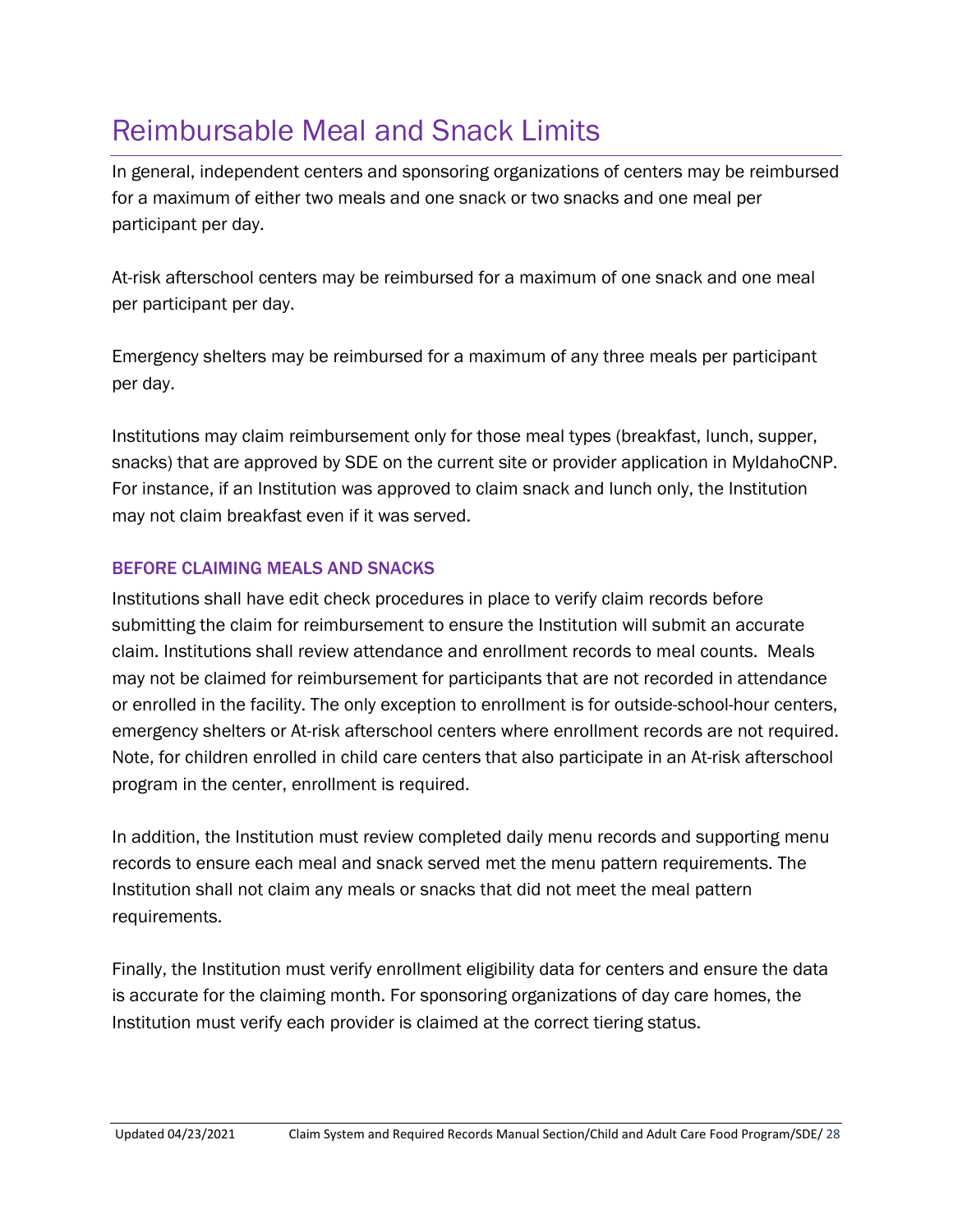## <span id="page-28-0"></span>Process to Submit Monthly Reimbursement Claims

SDE has a web-based meal reimbursement system called "MyIdahoCNP." To be reimbursed for meals and snacks served, Institutions must complete and submit an on-line Reimbursement Claim Form to SDE each month. Institutions are required to submit claims by center site or provider in the system.

To submit claims on-line, individual users must have a secure user ID and password to access the on-line claiming system. The user ID and password are assigned when the Institution submits a User Authorization Form during the application packet approval process or when new employees are hired that have responsibilities in the Institution to maintain information in the claiming or application system. The user ID and password are equivalent to an original signature on a paper claim for purposes of official documentation. When using the user ID and password, the user is certifying the information transmitted electronically is complete and accurate. It is important users do not share their login in ID or password and keep it confidential.

The deadline for submitting a claim is 60 days following the end of the claim month. The official submission date of a claim is the date the claim was submitted on-line.

The SDE recommends Institutions submit original claims by the 10th of the month following the claim month.

Institutions need the following records per facility to complete the reimbursement claim:

- 1. Attendance records for the claim month;
- 2. Meal count records for the claim month;
- 3. Number of claiming days in the month (number of operating days);
- 4. Total daily attendance for the month (total attendance);
- 5. Number of free, reduced-price or paid participants for the month (centers);
- 6. Total number of meals served per meal type (breakfast, lunch, supper, and snack);
- 7. Total number of meals served per meal type and per Tier II High and Tier II Low for Tier II day care homes.

When submitting the claim, the Institution submits the claim for a claim month, for example, March 1- March 31. Institutions that operate in more than one CACFP program must maintain meal count records separately for each facility. Example: A center may operate as a child care center but during the school year offers an afterschool meal program and operates the At-risk afterschool meal program for the school age children afterschool and on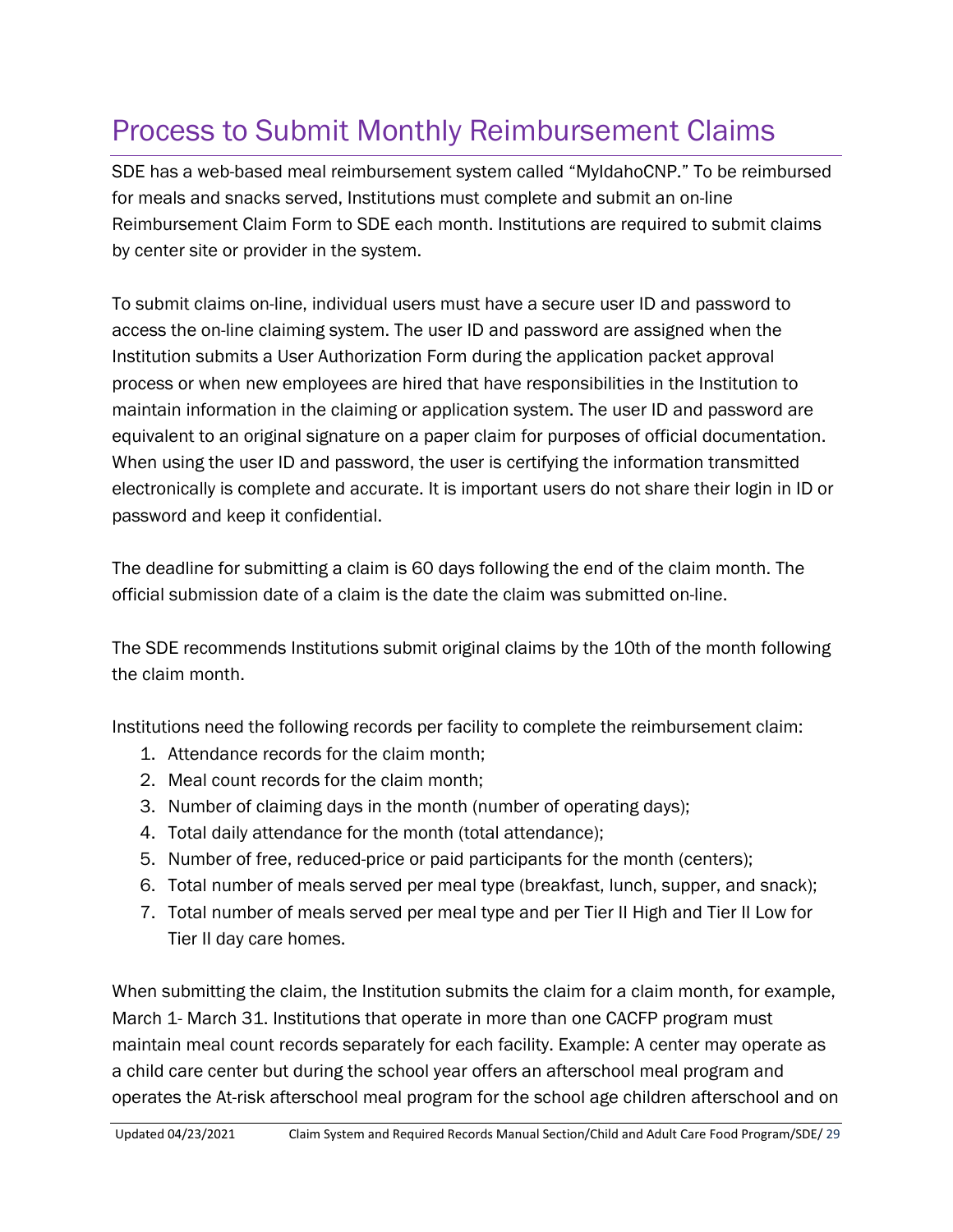holidays during the school year. In MyIdahoCNP, when the Institution reports meals served per meal type (breakfast, lunch, supper, and snack), the meals served in the child care center will be reported separately from the meals reported for the At-risk afterschool program.

#### ATTENDANCE REPORTING IN THE CLAIM FOR REIMBURSEMENT

In each separate CACFP category (Child Care, Head Start, After School At-Risk, etc.) the Institution adds together the total daily attendance for every day the site was open and serving meals or snacks for that category. In the claim enter the total number of days in operation for the site under "Total Days of Operation". For total attendance, enter the sum of each day's total attendance for the site by category in the claim month under "Total Attendance".

| Date             | Daily Attendance |
|------------------|------------------|
| January 3        | 25               |
| January 4        | 30               |
| January 5        | 35               |
| January 6        | 28               |
| January 9        | 27               |
| January 10       | 36               |
| January 11       | 42               |
| January 12       | 23               |
| January 13       | 21               |
| January 16       | 38               |
| January 17       | 36               |
| January 18       | 45               |
| January 19       | 29               |
| January 20       | 33               |
| January 23       | 41               |
| January 24       | 38               |
| January 25       | 40               |
| January 26       | 31               |
| January 27       | 22               |
| January 30       | 35               |
| January 31       | 25               |
| TOTAL ATTENDANCE | 680              |

The following is an example of a sample worksheet for calculating total daily attendance.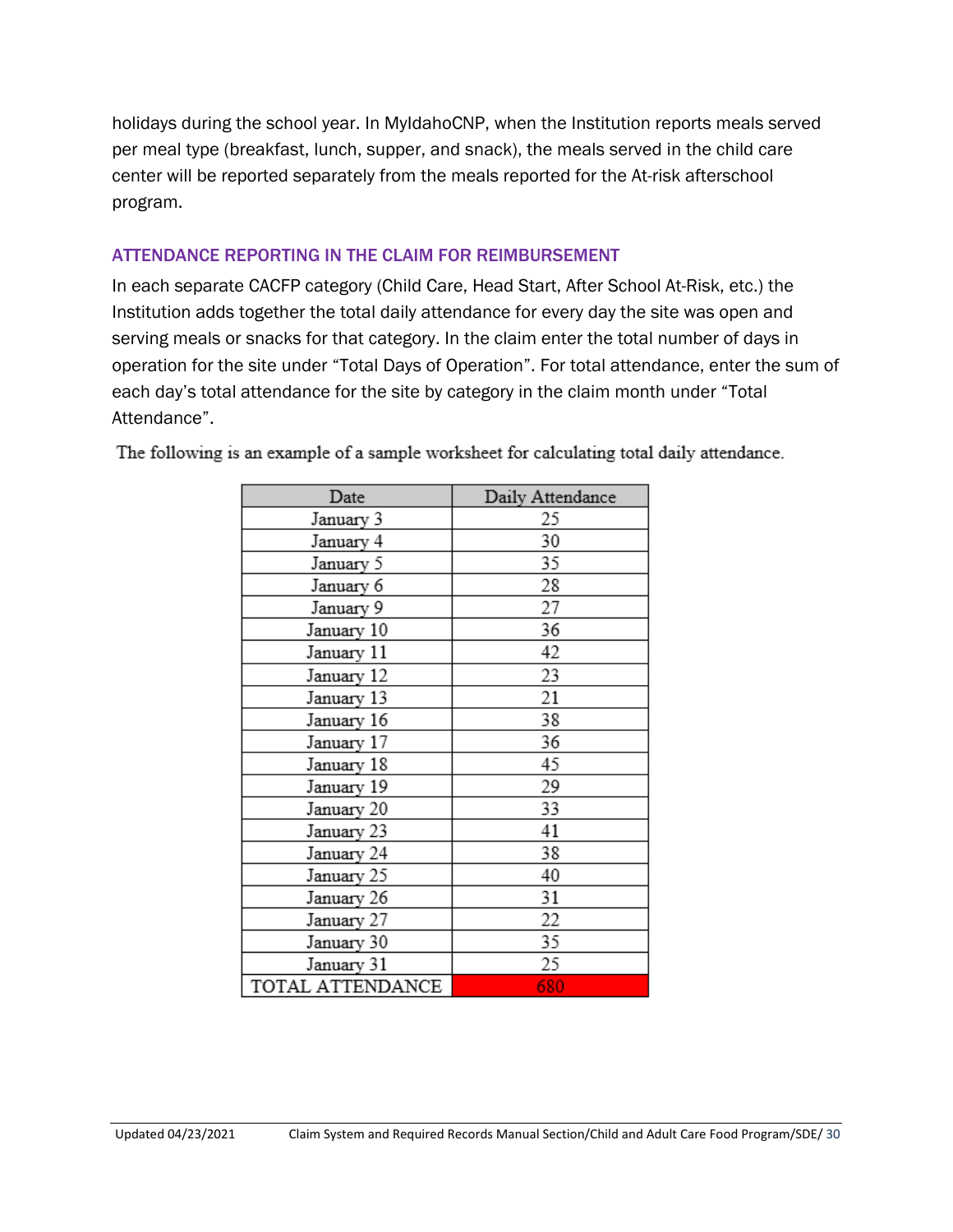#### CAPACITY FOR CLAIMED SITES

All licensed facilities will already have their licensed capacity that was established from the Idaho licensing agency, listed in the site or provider application. The licensed capacity will automatically populate in MyIdahoCNP claims for all licensed facilities, so facilities will not need to enter this information in each month's claims. Note: If the license is expired the Institution will not be able to submit a claim for the facility until the Institution revises the site or provider application, the new license is provided on the checklist and the application is submitted and approved by SDE. To finish submitting the claim the Institution will need to save the claim in the system, first to remove the error and then the claim will be ready for submittal.

#### SUBMIT CLAIM FOR REIMBURSEMENT

When submitting claims on-line, the Institution must first double check to ensure all pertinent information is entered on the claim. Then the Institution follows the on-line reimbursement claim instructions for submitting the claim.

When errors have been made in the original claim submitted, Institutions may submit a revision to that claim. For revised claims, SDE may make upward adjustments in reimbursement on claims filed within the 60 day deadline if such adjustments are completed within 90 days of the last day of the claim month. Revised claims for a downward adjustment may be submitted at any time.

When submitting a revised claim on-line, the Institution must submit all required information including the new totals for the claim month, not only the correction. For example, if an Institution originally claimed 100 lunches and should have claimed 115 lunches, the Institution may submit a revised claim within the allowable timeline. When submitting a revised on-line claim, select "Revised". In the example above the Institution would submit the correct meal count totals which was 115 lunches. The claiming system will only pay the difference between the original claim and the revised claim.

#### LATE CLAIMS

Claims received after 60 days from the claim month will not be paid unless a once in a three year exception request has been submitted and granted. Requests must include the reason the request is being made and steps the Institution has implemented to eliminate the problem in the future.